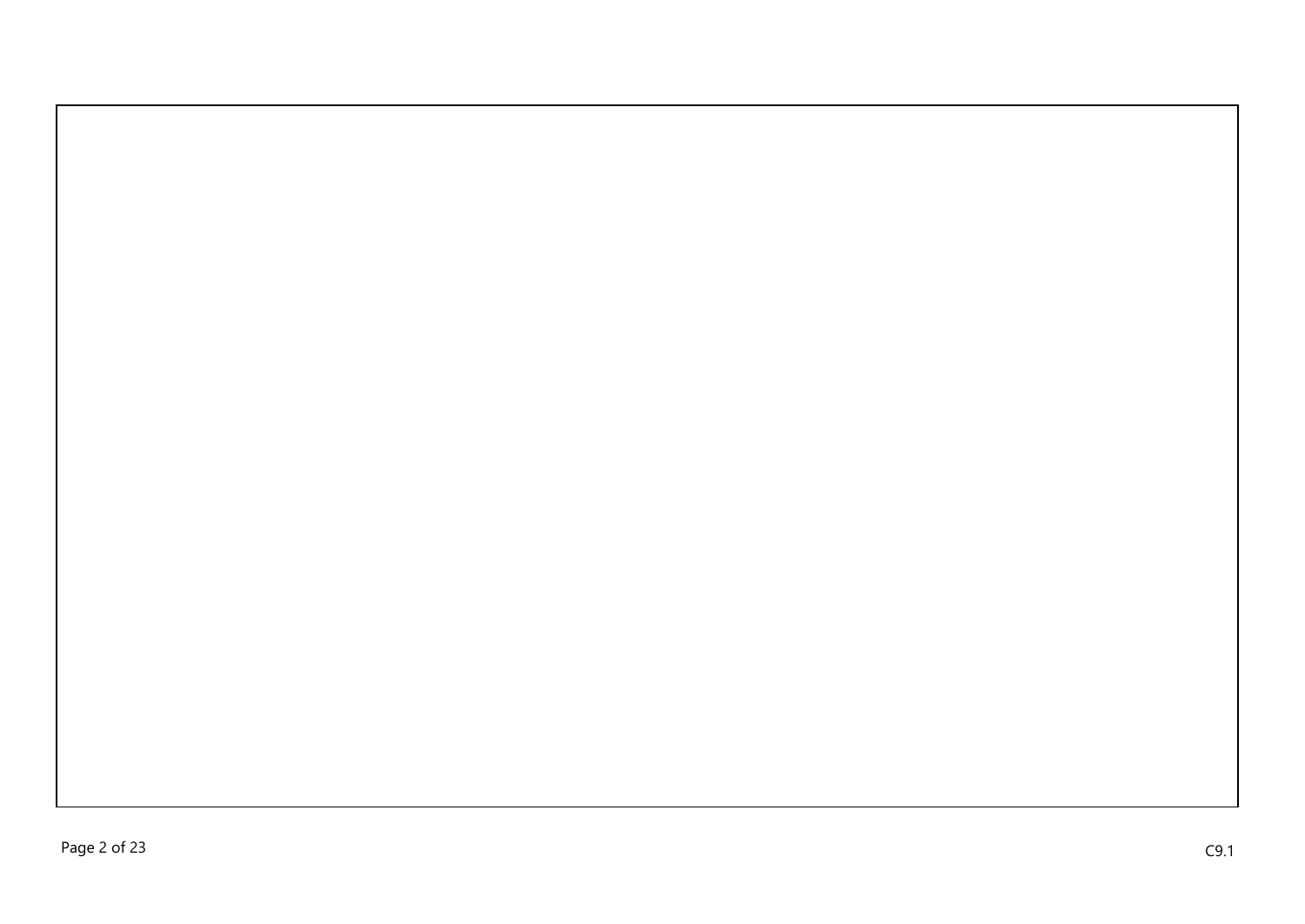| #              | Island             | House Name               | Name                | Sex | National ID | ، ه ، مرگ                             | ىئرىتر                                 |
|----------------|--------------------|--------------------------|---------------------|-----|-------------|---------------------------------------|----------------------------------------|
|                | B. Dharavandhoo    |                          |                     |     |             |                                       |                                        |
|                | B. Dharavandhoo    | Asrafeege                | Abudul Matheen      | M   | A311875     | ىز س <sup>ە</sup> ئىزى <sub>ر</sub> ئ | رە دەر پە                              |
|                | GA. Gemanafushi    |                          |                     |     |             |                                       |                                        |
| 2              | GA. Gemanafushi    | Yaadhu                   | Falhulullah Hassan  | M   | A307162     | پڑ تر                                 | ۇ خەتراللە ئەسكەش                      |
|                | HDh. Kumundhoo     |                          |                     |     |             |                                       |                                        |
| 3              | HDh. Kumundhoo     | Feneytha                 | Asna Ibrahim        | F   | A232840     | ی یں بر<br>تو سرچ                     | أرشش مرەغرىر                           |
| K. Huraa       |                    |                          |                     |     |             |                                       |                                        |
| 4              | K. Huraa           | Shehenaaz                | Ahmed Nazim         | M   | A104942     | ے بر بر م<br>مشرک مترج                | رەر ئەھرە                              |
| Lh. Naifaru    |                    |                          |                     |     |             |                                       |                                        |
| 5              | Lh. Naifaru        | Maizaandhoshuge          | Aminath Maziya      | F   | A156549     | ر په هېور و،<br>د مرمتر سرچر د        | أزويترة فتحبير                         |
| Male'          |                    |                          |                     |     |             |                                       |                                        |
| 6              | Male'              | Dhaftharu. No Dh R 1591  | Mohamed Ahmed       | M   | A044708     | تروير ترش يكس الكلا                   | כנסנכ נסנכ<br>כגמכנ הגבע               |
| 7              | Male'              | Dhaftharu. No RS 12359   | Fathimath Shifa     | F   | A059298     | رەرى ئىرىش ئىر 12359                  | قەم ئەقتى ئىسىمىتى ئىس                 |
| $\overline{8}$ | Male'              | Dhaftharu. No RS 9007    | Fathimath Noora     | F.  | A163479     | رەبەتە. ئېرىش ئەسىر 9007              | و دو دو                                |
| 9              | Male'              | Hulhu Male'. Flat C9-3-A | Ameena Abdul Rahman | F   | A080242     | ر دوي وي ه ع -3-9 پ                   | גב בי הסינו מיני                       |
| 10             | Male'              | Ma. Dwelling             | Mohamed Amir        | M   | A055364     | ور. ۽ وڻو سگھ                         | כממכת הבית                             |
|                | N. Kendhikulhudhoo |                          |                     |     |             |                                       |                                        |
| 11             | N. Kendhikulhudhoo | Kulhudhoo. White Girl    | Ahmed Munaaz        | M   | A209211     | כככבי ה כבי תל                        | גם ג' כ"ב.<br>ג'גבע ב"עב               |
|                | S. Hithadhoo       |                          |                     |     |             |                                       |                                        |
| 12             | S. Hithadhoo       | Fareedheege              | Mohamed Infaaz      | M   | A306577     | <br> توسير تبريز                      | ورەرو مەدە                             |
|                | S. Maradhoo        |                          |                     |     |             |                                       |                                        |
| 13             | S. Maradhoo        | <b>Green Show</b>        | Mohamed Nihad       | M   | A017334     | ە <sub>مو</sub> بۇرىشۇ                | ورەر د سرگار<br><i>دېد</i> رونر سرگانر |
| Sh. Maroshi    |                    |                          |                     |     |             |                                       |                                        |
| 14             | Sh. Maroshi        | Aasaam                   | Ibrahim Nizar       | M   | A060684     | ېژ شره                                | رەئزىر سەند                            |
| 15             | Sh. Maroshi        | Aasaam                   | Azeema Abdul Rahman | F.  | A163346     | پر مئے می                             |                                        |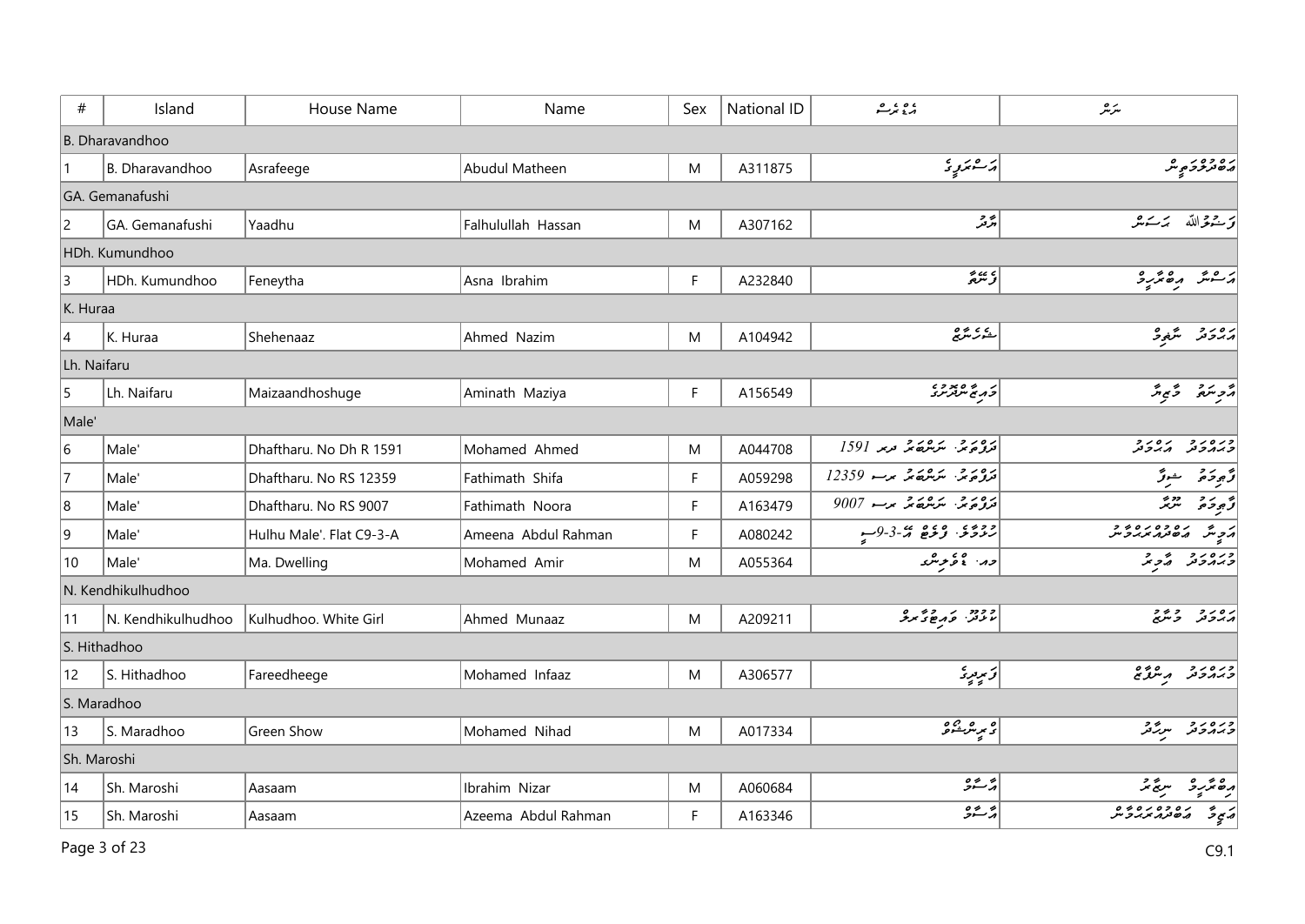| 16 | Sh. Maroshi | Ahimaage     | Saudhiyya Ali              | F  | A322874 | ەرىرى                                                                                                       | ستمصر مشر متوج                                    |
|----|-------------|--------------|----------------------------|----|---------|-------------------------------------------------------------------------------------------------------------|---------------------------------------------------|
| 17 | Sh. Maroshi | Alivaage     | Zulaikha Adam              | F. | A322731 | ر<br>پروگری                                                                                                 | پھوڑ<br> تحريم بر                                 |
| 18 | Sh. Maroshi | Amaaz        | Ibrahim Fadhihu            | M  | A256181 | 857                                                                                                         | وهندو ومرد                                        |
| 19 | Sh. Maroshi | Amaaz        | Ahmed Faarih               | M  | A256183 | $\overset{\circ}{\tilde{\phantom{\phi}}\phantom{\tilde{\phantom{\phi}}\!\!\!\!\!\!}}\tilde{\phantom{\phi}}$ | رەرو ۋىر                                          |
| 20 | Sh. Maroshi | Aman         | Haamida Abdul Rahman       | F  | A154291 | برىر ھ                                                                                                      | و و ده ده ده وه و و ده و                          |
| 21 | Sh. Maroshi | Aman         | Mohamed Abdul Rahman       | M  | A154317 | برىر ھ                                                                                                      | כנסני נסיכסנסטים<br>כגהכת השתה <i>בגב</i> ית      |
| 22 | Sh. Maroshi | Aman         | Ahmed Abrar Mohamed        | M  | A323038 | برىر ھ                                                                                                      | נסנד נדמד בנסנד<br>מגבת מסיני בגמבת               |
| 23 | Sh. Maroshi | Anbareege    | Mohamed Ibrahim            | M  | A322745 | بر ۵ پر مي<br>تر سرچ <i>ه پ</i> ر د                                                                         | כמחכת תפתיכ                                       |
| 24 | Sh. Maroshi | Anbareege    | Hafeeza Mohamed            | F  | A322746 | پر چوپچ سرچ                                                                                                 | پر په دره د د                                     |
| 25 | Sh. Maroshi | Anbareege    | Rushda Mohamed             | F. | A322747 | بر ه پر پر <sup>ج</sup>                                                                                     | و ه و دره د و<br>برخوش وبرورون                    |
| 26 | Sh. Maroshi | Annaarumaage | Abdulla Rasheed            | M  | A051996 | ر ۵ ۶ ۶ و ۶<br>۸ سرسرپرو ی                                                                                  | مَدْهُ مَّرْسُومَّر                               |
| 27 | Sh. Maroshi | Annaarumaage | Mohamed Ali                | M  | A322617 | ر ه پر و پر و<br>پر سرسربر و ی                                                                              | ورەر د كەم                                        |
| 28 | Sh. Maroshi | Areej        | Amjad Yoosuf               | M  | A009878 | پر<br>پرسميرچ                                                                                               | גם ג' בי בס<br>הכנוב ה                            |
| 29 | Sh. Maroshi | Areej        | Aminath Waheedha           | F  | A155939 | پر<br>پر موقع                                                                                               | أأترجع أقابيقه                                    |
| 30 | Sh. Maroshi | Areej        | Saba Amjad                 | F  | A270945 | پر<br>پر موقع                                                                                               | رژه در دور                                        |
| 31 | Sh. Maroshi | Areej        | Visam Amjad                | M  | A323153 | پر سرچ                                                                                                      | ه شو پره د و                                      |
| 32 | Sh. Maroshi | Asrafeege    | Ahmed Rasheed              | M  | A125570 | در صمر<br>  در سه مربي د                                                                                    | رەرد رىيەد<br>مەركىر مۇش <sub>ۇ</sub> تر          |
| 33 | Sh. Maroshi | Asrafeege    | Mohamed Rasheed            | M  | A322829 | ىر مەيرى <sub>رى</sub>                                                                                      | ورەرو بريدور                                      |
| 34 | Sh. Maroshi | Asrafeege    | Naseema Abdul Saththaaru   | F  | A322830 | ىز س <sup>ە</sup> ئىرى <sub>ر</sub> ى                                                                       | ره وه ره دو.<br>پره توپر شهره بو<br>ىئەسىرى       |
| 35 | Sh. Maroshi | Asseyri      | Mohamed Waheed             | M  | A063001 | لتره يھير                                                                                                   | ورەر ئەر ئەر                                      |
| 36 | Sh. Maroshi | Asseyri      | Fathimath Waseema          | F  | A072774 | لرەپىر                                                                                                      | وتموخا وسوق                                       |
| 37 | Sh. Maroshi | Assevri      | Abdul Azeez Mohamed Waheed | M  | A120499 | اړه پيمبر                                                                                                   | ג 2000 - 2000 - 2000 كر ج<br>הסתיכה ב 2000 10 كرد |
| 38 | Sh. Maroshi | Asseyri      | Azeeza Abdul Rahman        | F  | A323034 | ىرە يىمىر                                                                                                   | ر په ده ده ده ده ده م                             |
| 39 | Sh. Maroshi | Athamaage    | Fathimath Hassan           | F  | A322769 | ر ر د »<br>د ه د د                                                                                          | قەدە ئەسكىر                                       |
| 40 | Sh. Maroshi | Bageechaage  | Aishath Ali                | F. | A322622 | <br>  خونۍ د                                                                                                | وكرمينتمو الكمج                                   |
| 41 | Sh. Maroshi | Bashimaage   | Fareeda Ali                | F  | A323093 | ر دی<br>نه مرد د                                                                                            | وَ يَرِيْزُ - دَرِيْرِ                            |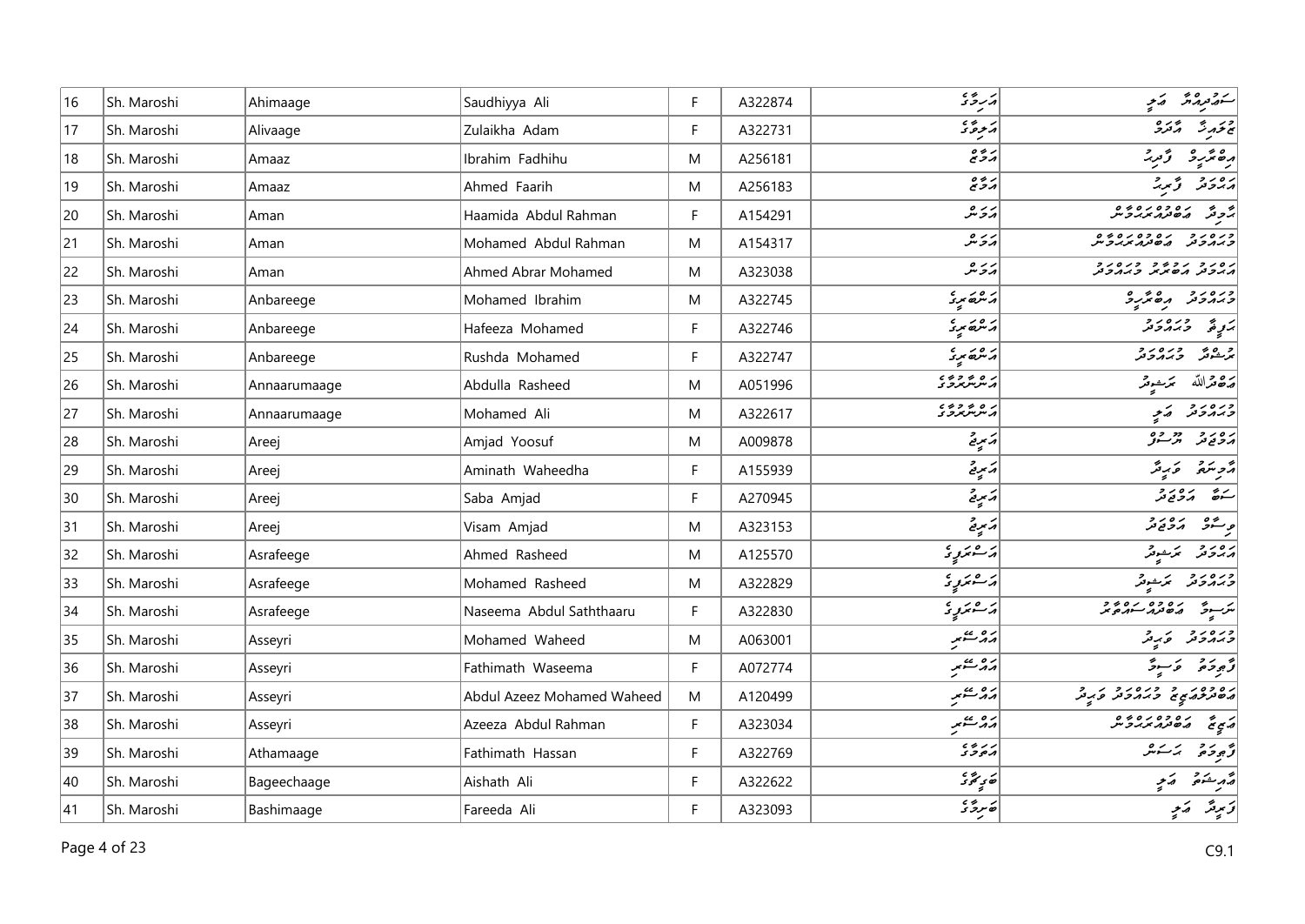| 42 | Sh. Maroshi | Chaman         | Arusham Gasim           | M  | A270497 | ىئەر بىر                                      | برويده ومجالبوه                                         |
|----|-------------|----------------|-------------------------|----|---------|-----------------------------------------------|---------------------------------------------------------|
| 43 | Sh. Maroshi | Chaman         | Athifa Qasim            | F  | A323013 | ىئەر بىر                                      | ۇيۇ ئېرگ                                                |
| 44 | Sh. Maroshi | Chaman         | Zaha Qasim              | F. | A323015 | ىمەترىش                                       | $\frac{1}{2}$ $\frac{1}{2}$ $\frac{1}{2}$ $\frac{1}{6}$ |
| 45 | Sh. Maroshi | Dhabumaage     | Mohamed Naseem          | M  | A012230 | ر و ه ء<br>ترەن ي                             |                                                         |
| 46 | Sh. Maroshi | Dhabumaage     | Ahmed Naseem            | M  | A073170 | ر و د »<br>تر <i>ه و ی</i>                    | رەرو شرىدۇ                                              |
| 47 | Sh. Maroshi | Dhabumaage     | Usmaan Moosa            | M  | A144388 |                                               | ده ده ده ده م                                           |
| 48 | Sh. Maroshi | Dhekunuge      | Aishath Ibrahim         | F. | A322695 | ړ د د ،<br>تر <i>پ</i> اسري                   | مەيدىنى مەھمىر                                          |
| 49 | Sh. Maroshi | Dhevina        | Fathimath Abdulla       | F  | A076819 | قرحر متر                                      | قرج حق مكانية                                           |
| 50 | Sh. Maroshi | Dhevina        | Mohamed Ibrahim         | M  | A130956 | قرحر متر                                      | כנים נכי הפיתיכ                                         |
| 51 | Sh. Maroshi | Dhevina        | Tholhath Mohamed        | M  | A322557 | قرحر يتر                                      | ره رو در درو<br>بونژینی تربر در                         |
| 52 | Sh. Maroshi | Dhilbahaaruge  | Ahmed Adam              | M  | A322888 | ه در ۶ و ۷<br>درمر <i>ه ر</i> بر <sub>ک</sub> | ر ہ ر د پر ہ<br>ג رونر گرنرو                            |
| 53 | Sh. Maroshi | Dhilbahaaruge  | Abdulla Waheed          | M  | A322891 | ه در ۶ و ۷<br>درمر <i>ه ر</i> بر <sub>ک</sub> | ره و الله كريز و                                        |
| 54 | Sh. Maroshi | Dhoadhi        | Zubaidha Abdul Sattar   | F  | A322832 | م<br>تومر                                     | כן כי נסכס נספכ                                         |
| 55 | Sh. Maroshi | Dhoadhi        | Abdulla Mohamed         | M  | A322859 | م<br>توفر                                     | رە دالله دېرورو                                         |
| 56 | Sh. Maroshi | <b>Dhoores</b> | Abdulla Amir            | M  | A038880 | دد ، م<br>تربر ک                              | مَدْهَ مَرْ مَدْ مَدْ مِرْ                              |
| 57 | Sh. Maroshi | <b>Dhoores</b> | Abdulla Hussain         | M  | A322867 | دد ،<br>تربر گ                                | مَ صَعْرَاللّه بِمُ سَمَّ مِشْ                          |
| 58 | Sh. Maroshi | Dhunfinige     | Ilhama Mohamed          | F  | A148507 | لترشر ببرته                                   | د ورو دره در د                                          |
| 59 | Sh. Maroshi | Dhunfinige     | Nasfa Mohamed Saeed     | F. | A163332 | قرينمو سرء <sup>2</sup>                       | ر وہ درورد دید                                          |
| 60 | Sh. Maroshi | Dhunfinige     | Saudulla                | M  | A163335 | قرشموسرته                                     | بحصر فرالله                                             |
| 61 | Sh. Maroshi | <b>Dhuni</b>   | Ahmed Yoosuf            | M  | A077309 | قرسر                                          | גם גם מרבין                                             |
| 62 | Sh. Maroshi | Dhuni          | Zaheera Mohamed         | F  | A156064 | قرسر                                          |                                                         |
| 63 | Sh. Maroshi | Dhuni          | Reena Ahmed             | F  | A270455 | و<br>توسر                                     | برنتر برورد                                             |
| 64 | Sh. Maroshi | Diamond Villa  | Aishath Ali             | F  | A156373 | ،<br>ئەر ئەستىمبو قر                          | أويم ينتمون أورمج                                       |
| 65 | Sh. Maroshi | Diamond Villa  | Mohamed Ali             | M  | A322933 | )<br>) دېرځ مثبا موځه                         | دره در در<br>در در در                                   |
| 66 | Sh. Maroshi | Falaku         | Hamdhulla Abdul Latheef | M  | A147226 | ۇ ئەر                                         | رە دالله مەھىرمى ۋە                                     |
| 67 | Sh. Maroshi | Falaku         | Najma Abdul Latheef     | F. | A323030 | ۇئۇر                                          | رەپر رەدەر ۋ                                            |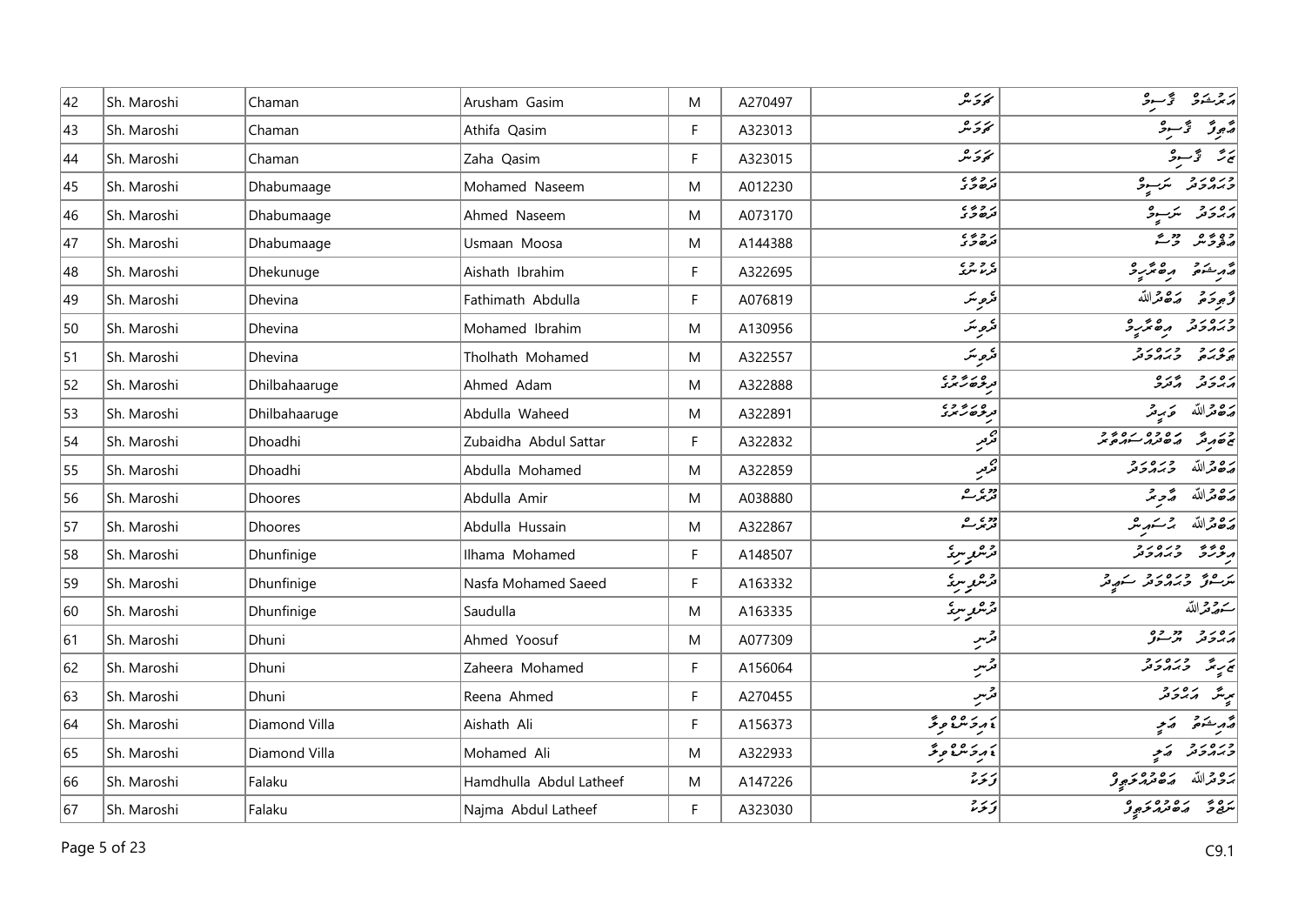| 68 | Sh. Maroshi | Falhoamaage      | Mohamed Hassan                    | M  | A156069 | ر ہ ء ،<br>او د د د                  | ورەرو پەسەر                                        |
|----|-------------|------------------|-----------------------------------|----|---------|--------------------------------------|----------------------------------------------------|
| 69 | Sh. Maroshi | Farivaage        | Abdul Rahman Hussain              | M  | A049527 | ر<br>تو بوری                         | גם כם גם כם הכל הל                                 |
| 70 | Sh. Maroshi | Farivaage        | Fathimath Abdul Rahman            | F  | A069508 | ر<br>توموگ <sup>ی</sup>              | و د د ده ده ده د و                                 |
| 71 | Sh. Maroshi | Farivaage        | Ibrahim Abdul Rahman              | M  | A070609 | تر بر پر پر<br>تر بر <sub>حر</sub> ی | ر ٥ ۶ ٥ ٥ ٥ ٥ ٥<br>۵ ۶ ۵ ۶ ۶ ۶ ۶ ۳<br>ەھ ئۈرۈ      |
| 72 | Sh. Maroshi | Farivaage        | Habeeba Ibrahim                   | F. | A322592 | تر برد ؟<br>تر بردگ                  | $\overset{\circ}{\mathcal{S}}$                     |
| 73 | Sh. Maroshi | Fazaa            | Hawwa Hussain                     | F  | A104051 | ترتج                                 | رەپ جەسكەنگ                                        |
| 74 | Sh. Maroshi | Fazaa            | Aminath Yumna                     | F. | A163340 | ترتج                                 | و ه مر<br>مرد سر<br>أرمر وسره                      |
| 75 | Sh. Maroshi | Fazaa            | Yoosuf Ali                        | M  | A233638 | ترتج                                 | دد وه<br>الرسوفر اړمو                              |
| 76 | Sh. Maroshi | Feeroazge        | Zulaikha Mohamed                  | F  | A322908 | وپرېږ                                | و ر ه ر د<br>تر پر پر تر<br>ح ئۇ م <sup>ەش</sup> ر |
| 77 | Sh. Maroshi | Feeroazge        | Ifna Yoosuf                       | F  | A322915 | و چې د ،<br>نومنځۍ                   | ورو شهر دو ده                                      |
| 78 | Sh. Maroshi | Fehige           | Abdul Rahman Ismail               | M  | A063719 | ې<br>توري                            | גם כם גם זם משיכת כ                                |
| 79 | Sh. Maroshi | Fehige           | Shuaib Abdul Rahman               | M  | A072966 |                                      | ر ه د ه د ه د ه<br>پره تر پر بر بر ش<br>شتم پر چ   |
| 80 | Sh. Maroshi | Fehige           | Hafeezulla                        | M  | A095227 | ې<br>توري                            | برَمٍ فَمَرْ اللّهَ                                |
| 81 | Sh. Maroshi | Fehige           | Ismail Mamdooh                    | M  | A122756 | ې<br>ورځ                             | د مشترکه و در ۱۳۶۵                                 |
| 82 | Sh. Maroshi | Fehige           | Mamdhooha Abdul Rahmaan<br>Ismail | F. | A163358 | ء<br>قرىرى                           | גם בבי גם כם גם גם גם בים בי                       |
| 83 | Sh. Maroshi | Fehige           | Aishath Qasim                     | F  | A322899 | ئۈرى<br>                             | ومريضو تخ سوفر                                     |
| 84 | Sh. Maroshi | Fehige           | Muneeza Abdul Rahmaan             | F  | A322900 | ې<br>توري                            |                                                    |
| 85 | Sh. Maroshi | Fehivina         | Adam Saleem                       | M  | A092581 | ۇ <sub>سرحە</sub> بىگە               | وره سکود                                           |
| 86 | Sh. Maroshi | Fesco            | Mohamed Saleem Hussain            | M  | A070528 | ۇپەي                                 | ورەرو سودە چاسكەنگ                                 |
| 87 | Sh. Maroshi | Fesco            | Enaas Saleem                      | F  | A153541 | ې مه م                               | اریٹرے کے دی <sub>جے</sub>                         |
| 88 | Sh. Maroshi | Feyrugasdhoshuge | Aminath Zuhura                    | F. | A105927 | دے ورصور و د<br>قریمری سستمبرمری     | أزويتره بالمرجز                                    |
| 89 | Sh. Maroshi | Feyrumaage       | Ibrahim Umar                      | M  | A141503 | ړ، و د  ،<br>تو مرد د                | $777$ $3770$                                       |
| 90 | Sh. Maroshi | Finifenmaage     | Hussain Abdul Rahman              | M  | A322543 | اربىدىغ                              | concocon con                                       |
| 91 | Sh. Maroshi | Finihiyaage      | Mohamed Ali                       | M  | A058824 | و سربر پژی<br>بر بر بر               | ورەرد كەم                                          |
| 92 | Sh. Maroshi | Finihiyaage      | Faheema Ali                       | F. | A322783 | و سربر پر د<br>تر سربر پر د          | تزریج ارزمی                                        |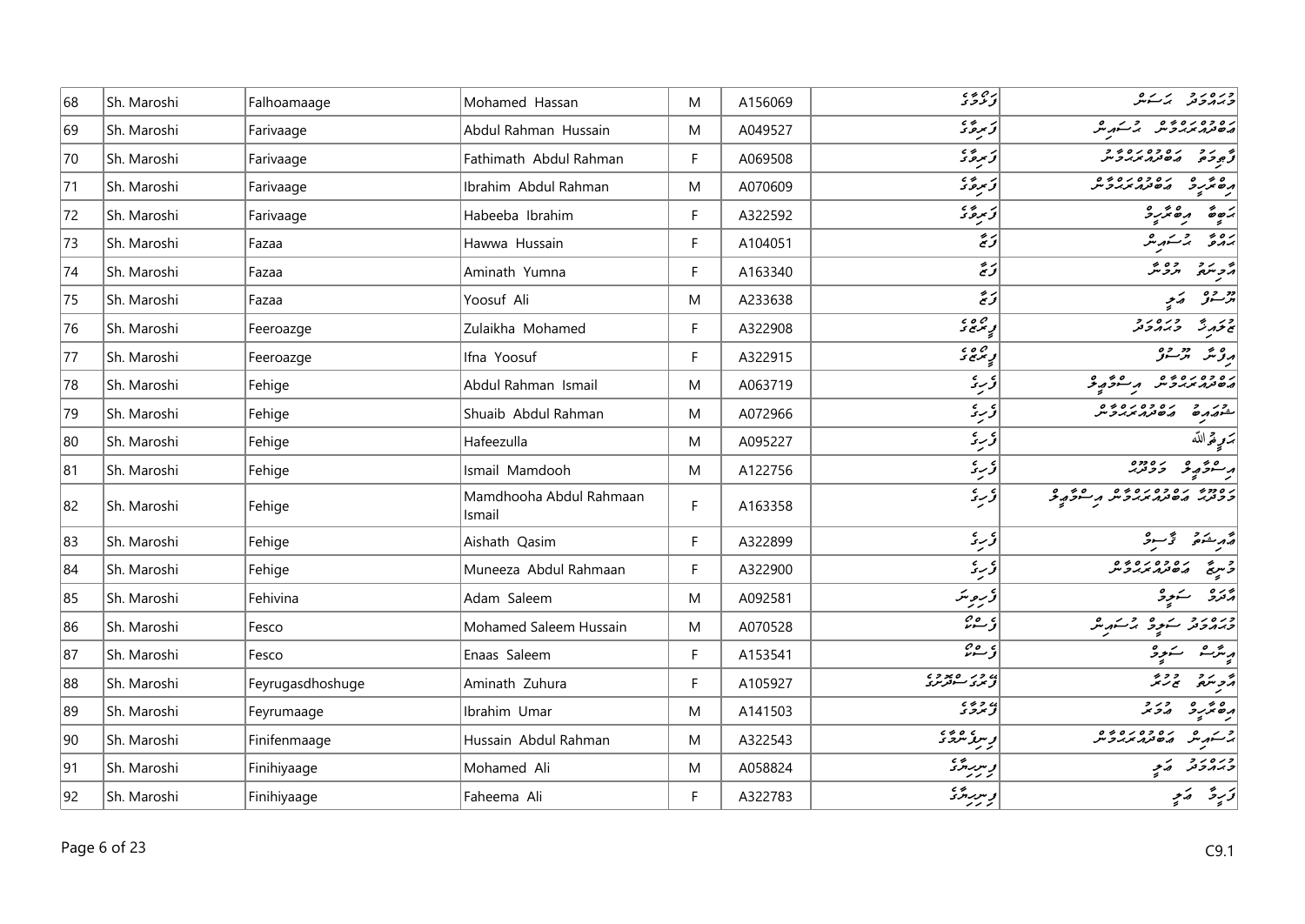| 93  | Sh. Maroshi | Finihiyaage | Aishath Afeefa       | F  | A322784 | و سربر پژی<br>زیر بر                             | مەر شىم ھۆرى<br>مەر شىم ھۆرى                                                 |
|-----|-------------|-------------|----------------------|----|---------|--------------------------------------------------|------------------------------------------------------------------------------|
| 94  | Sh. Maroshi | Finimaage   | Madin Mohamed Maseeh | M  | A322820 | او مدیزی<br>پ                                    | و ده دره د د و د سر                                                          |
| 95  | Sh. Maroshi | Finimaage   | Maish Mohamed Maseeh | M  | A322821 | وسردتمى                                          | و دره دره در در در د                                                         |
| 96  | Sh. Maroshi | Funamaage   | Mariyam Abdul Kareem | F. | A070496 | و پر پر پر<br>توسر <del>ی</del> ر <sub>ت</sub> ح | נ סנס ניס בסניים.<br>קינות <i>קיים נניב</i> עינים                            |
| 97  | Sh. Maroshi | Funamaage   | Abdulla Ibrahim      | M  | A070508 | و پر پر پر<br>توسر <del>ی</del> ر <sub>ک</sub>   | برە تراللە<br>مەھترىرى                                                       |
| 98  | Sh. Maroshi | Funamaage   | Zakiyya Nihaadh      | F  | A322595 | و ر د ،<br>و سرچ د                               | ىم پەر ئەرگەر                                                                |
| 99  | Sh. Maroshi | Funamaage   | Faruzana Abdulla     | F. | A322597 | و ر د د<br>تو سرچ د                              | ر ويحتر مكافرالله                                                            |
| 100 | Sh. Maroshi | Funamaage   | Labeeba Abdulla      | F  | A322598 | و ر د د<br>تو سرچ د                              | کو په پخ<br>مَەھتراللە                                                       |
| 101 | Sh. Maroshi | Funamaage   | Mabrooka Abdulla     | F. | A322601 | و پر پر پر<br>توسر <del>ی</del> ر ت              | ر ه دو پر<br><del>و</del> ځاندن<br>مەھىراللە                                 |
| 102 | Sh. Maroshi | Fusvilla ge | Shafeea Abdul Raheem | F  | A074561 | ۇ شەھ ۋى                                         | ر ه د ه د ر ه<br>پره تربر تربر و<br>شكورةً.                                  |
| 103 | Sh. Maroshi | Fusvilla ge | Nafiza Abdul Raheem  | F. | A153542 | ۇ شەھ ئۇي                                        | ره وه ره<br>پره توپر توپرو<br>سٌمَعِ فَدَّ                                   |
| 104 | Sh. Maroshi | Fusvilla ge | Abidha Gasim         | F. | A322998 | ۇرمىموقرى                                        | پر ص دگر<br>تۇسىۋ                                                            |
| 105 | Sh. Maroshi | Fusvilla ge | Abdhulla Faaizu      | M  | A323000 | ژ ش <sub>موڅه</sub> کا                           | ەھىراللە<br>تر مرمح                                                          |
| 106 | Sh. Maroshi | Fusvilla ge | Samaah Abdul Raheem  | M  | A323001 | ژ ش <sub>موڅه</sub> کا                           | - 1020 1020                                                                  |
| 107 | Sh. Maroshi | Fusvilla ge | Fasaha Abdul Raheem  | F  | A323004 | ۇ شورۇ ئى                                        | ز معد ده ده در ه                                                             |
| 108 | Sh. Maroshi | Gahaa       | Sahla Mohamed Zahir  | F  | A114271 | ىزچ                                              | روه ورەرو پەرى                                                               |
| 109 | Sh. Maroshi | Gahaa       | Arifa Abdul Rahman   | F  | A323077 | ىزچ                                              | ره وه ره ده و.<br>پره تر پر بر تر س<br>ەتىمىرىتى                             |
| 110 | Sh. Maroshi | Gahaa       | Shaufa Zahir         | F. | A323079 | ىرچ                                              | شەرىق ئىچ رىتى                                                               |
| 111 | Sh. Maroshi | Gulaabeege  | Mohamed Abdul Rahman | M  | A067687 | د څه دي<br>د څه                                  | ره وه ره ده.<br>پره تربر تر س<br>و ر ه ر د<br><del>و</del> بر پر تر          |
| 112 | Sh. Maroshi | Gulaabeege  | Nazima Abdul Rahman  | F  | A113849 | د د په په<br>د تره د                             | ره وه ره ده و.<br>په <i>ه د بر بر</i> و س<br>سٌرمور گ                        |
| 113 | Sh. Maroshi | Gulaabeege  | Athiyya Abdul Rahman | F  | A122768 | د و ه<br>د ژه د                                  | ر ٥ ر ٥ ر ٥ ر ٥<br>پر <i>۰ ۵ ر ۶ ر ۶ ر</i><br>مەجەدىر                        |
| 114 | Sh. Maroshi | Gulaabeege  | Reeza Abdul Rahman   | F  | A163344 | د عرصي<br>د عرصي                                 |                                                                              |
| 115 | Sh. Maroshi | Gulaabeege  | Abdul Rahman Yoosuf  | M  | A322579 | د په دې<br>د تره د                               | ر ס כ ס י ס שי ס - כ כ ס<br>גם <i>ב</i> ג <i>ג יג כ</i> ייג - ת --- <i>נ</i> |
| 116 | Sh. Maroshi | Gulaabeege  | Nasiyya Abdul Rahman | F  | A322581 | د و ه<br>د ژه د                                  | ر مه ده ده ده ده وه<br>سرجوړ دره ترد تر ش                                    |
| 117 | Sh. Maroshi | Gulaabeege  | Ahmed Aslam          | M  | A322582 | د و ه<br>د ژه د                                  | رەرد رەرە                                                                    |
| 118 | Sh. Maroshi | Gulaabeege  | Dhaniya Abdul Rahman | F  | A322583 | د څه په <sup>ې</sup>                             | ء مرد ده ده ده ده.<br>ترس در مصور بربرو س                                    |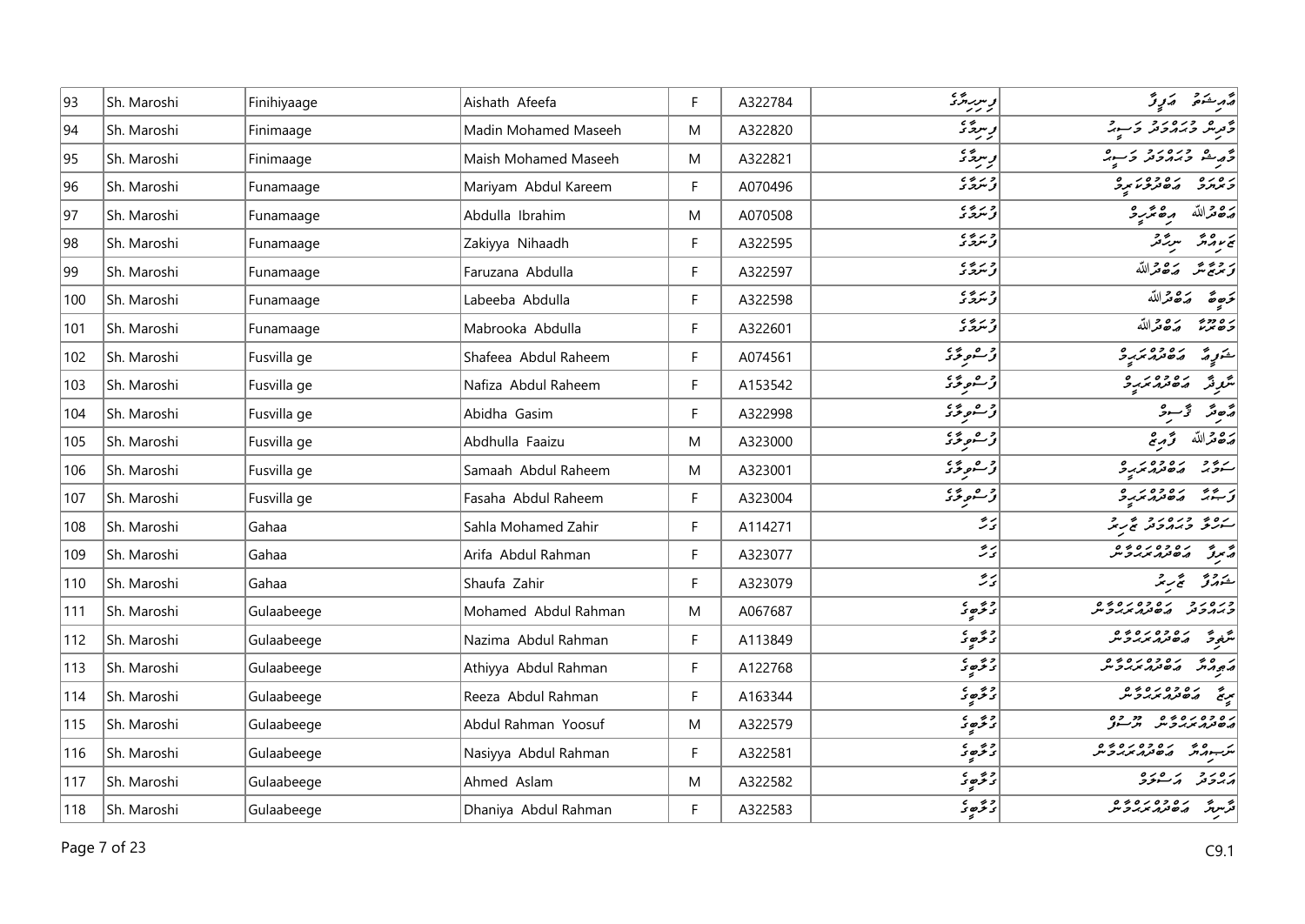| 119 | Sh. Maroshi  | Gulaabeege  | Iyaas Abdul Rahman     | M           | A322584 | و و مي<br>د گريم د              | ر ٥ ر ٥ ر ٥ ر ٥ ر<br>ه ن قرار مربر <del>ر</del> س<br>ەرەشەشە |
|-----|--------------|-------------|------------------------|-------------|---------|---------------------------------|--------------------------------------------------------------|
| 120 | Sh. Maroshi  | Gulalaage   | Abdul Rahman Ibrahim   | M           | A322605 | و ه ر پر پر<br>ى مزد مرک        | נפכם נפגים פגים<br>גם נגיבית הם נגיב                         |
| 121 | Sh. Maroshi  | Gulalaage   | Anisa Abdul Rahman     | F           | A322608 | و ه بر پر پر<br>پر توپر توپر    | و سر ده ده ده ده و و ده و                                    |
| 122 | Sh. Maroshi  | Hadhuvaruge | Jaufar Hassan          | M           | A322934 | ر و ر و ،<br>رتور بو <u>.</u>   | رورو پرسکس                                                   |
| 123 | Sh. Maroshi  | Halavelige  | Mohamed Abdul Kareem   | M           | A064332 | ر ر ،<br>رکوگور                 | כנסני נסיכסנים<br>הממכת מסתיבטיבי                            |
| 124 | Sh. Maroshi  | Hanhaara    | Mohamed Ibrahim        | M           | A122759 | ر ە دىر<br>رىتر <i>ى</i> ر      | כנהגב גם בניב                                                |
| 125 | Sh. Maroshi  | Hanhaara    | Suwaidha Saeed         | F           | A122766 | ر ە دىر<br>رىتر <i>ى</i> ر      | ستوكر متش ستهيقر                                             |
| 126 | Sh. Maroshi  | Havaa       | Ahmed Zahir            | M           | A065956 | رپچ                             | رەرد ئېرىز                                                   |
| 127 | Sh. Maroshi  | Havaa       | Zareena Mohamed        | F           | A323086 | رپچ                             | ىم پرىش ئەرەر ئە                                             |
| 128 | Sh. Maroshi  | Havaa       | Mohamed Saan           | M           | A323087 | ريح                             | ورەرو گەر                                                    |
| 129 | Sh. Maroshi  | Havaa       | Rizha Ahmed Zahir      | F           | A323088 | رپچ                             | برج أز أرور و المحر بر                                       |
| 130 | lSh. Maroshi | Havaas      | Thoha Hassan           | M           | A007422 | ر پۇ شە                         | ۇز بەسكىر                                                    |
| 131 | Sh. Maroshi  | Havaas      | Aishath Muna           | F           | A074564 | ر پۇ شە                         | و در شوه و در                                                |
| 132 | Sh. Maroshi  | Hazaareege  | Saeeda Ali             | $\mathsf F$ | A322567 | مر پچ <sub>محر</sub> ي          | سەرپەتر كەم                                                  |
| 133 | Sh. Maroshi  | Heenaage    | Shaaiga Mohamed Waheed | F           | A270383 | ر پٿري<br>په                    | شهرتم ورەرو كهار                                             |
| 134 | Sh. Maroshi  | Heenaage    | Eama Mohamed Waheed    | F           | A270384 | ر پڻري<br>پر                    | גד כנסנד הגב                                                 |
| 135 | Sh. Maroshi  | Heenaage    | Mohamed Waheed         | M           | A306981 | ر پٿري<br>په                    | ورەرو كەيتر                                                  |
| 136 | Sh. Maroshi  | Heenaage    | Ramla Abdul Rahman     | F           | A322607 | ر پڻو<br>په منگو                | رەپ رەدەرەپ<br>برونۇ مەھىرمەبرىرىس                           |
| 137 | Sh. Maroshi  | Heenaamaage | Mohamed Asim           | M           | A027817 | ر پژوي<br>په متر <del>د</del> د | ورەر و په                                                    |
| 138 | Sh. Maroshi  | Heenaamaage | Asima Ahmed            | F           | A072150 | ر پڙھ ئ                         | بر و بر د<br>م <i>ر</i> بر <del>و</del> تر<br>ړ ک ب          |
| 139 | Sh. Maroshi  | Heenaamaage | Ahmed Waheed           | M           | A099279 | ر پڙھ ي<br>پيدا                 | دەرو كەرد                                                    |
| 140 | lSh. Maroshi | Heenaamaage | Amira Ahmed            | F           | A122761 | ر پڙھ ئ                         | ړوند پره دو                                                  |
| 141 | Sh. Maroshi  | Heenaamaage | Azima Ahmed            | F           | A147165 | رېڅونه<br>په مترنۍ              | مەن ئەرەرد                                                   |
| 142 | Sh. Maroshi  | Heenaamaage | Maasa Ahmed Waheed     | F           | A323025 | رېڅونه<br>په مترنۍ              | و و پرورو په پر                                              |
| 143 | Sh. Maroshi  | Heytha      | Humaida Abdulla        | F           | A147988 | پرچ                             | جرمرتش مكافرالله                                             |
| 144 | Sh. Maroshi  | Hilman      | Jumana Abdul Razzag    | F           | A270951 | ر د د تر                        | כשש גם כם גם שב<br>ביכית השינה <i>הר</i> אב                  |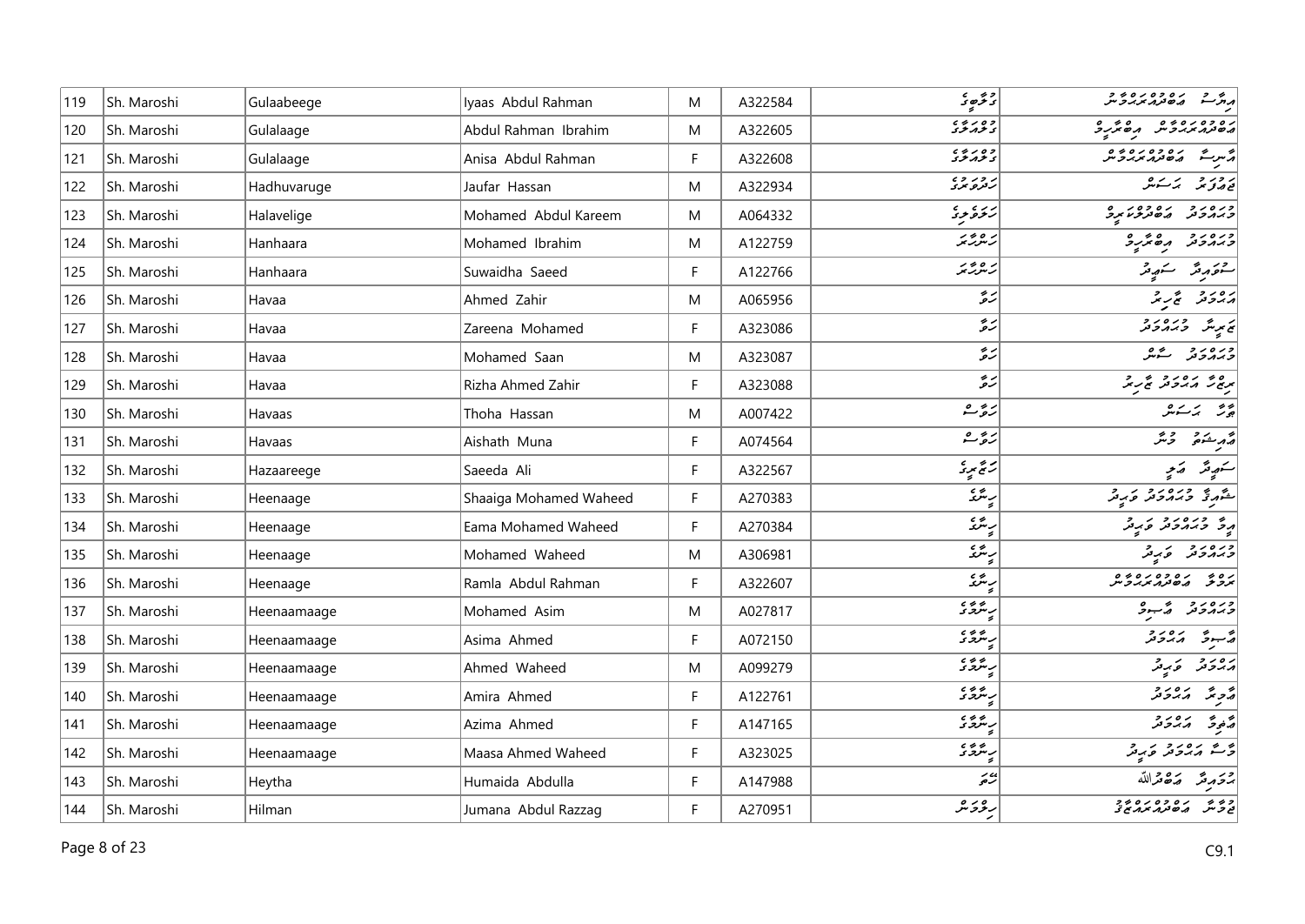| 145 | Sh. Maroshi | Hiri         | Mohamed Abdul Rahman       | M         | A025552 | رىر                               | כנסנכ נסכסנסגם<br>כגמכנ משנמאגלית                 |
|-----|-------------|--------------|----------------------------|-----------|---------|-----------------------------------|---------------------------------------------------|
| 146 | Sh. Maroshi | Hiriyaa      | Mohamed Waheed             | M         | A046180 | ىر بىر پىر<br>مەم                 | ورەر دىر د                                        |
| 147 | Sh. Maroshi | Hiriyaa      | Aminath Yousuf             | F.        | A046188 | ر بودگر<br>ر                      | ה היה מגור<br>הקיימים וקיי                        |
| 148 | Sh. Maroshi | Hiyaleege    | Ikram                      | M         | A113925 | رېزىر                             | ם 20<br>קיט זקב                                   |
| 149 | Sh. Maroshi | Hiyaleege    | Waleeda Wasif              | F         | A163354 | رېزونه<br>ر                       | ەَ پِرْ ئەسرۇ                                     |
| 150 | Sh. Maroshi | Hiyaleege    | Mohamed Wasif              | M         | A322861 | رېزىپە <sup>ي</sup>               | ورەرو ئەبدۇ                                       |
| 151 | Sh. Maroshi | Hiyaleege    | Mariyam Jana Wasif         | F         | A407230 | رېزون <sub>ځ</sub>                | גם גם גבי ביתור                                   |
| 152 | Sh. Maroshi | Huvadhumaage | Abdul Hakeem Yoosuf        | ${\sf M}$ | A141521 |                                   | גם כם גם ככבים<br>השינגיקים תיינ                  |
| 153 | Sh. Maroshi | Ilaa         | Ibrahim Areef              | M         | A084573 | برتخه                             | رە ئرىر ئىبر                                      |
| 154 | Sh. Maroshi | Ilaa         | Suad Mohamed               | F         | A148665 | برځ                               | روح وره در                                        |
| 155 | Sh. Maroshi | Iramaage     | Abdul Majeed Mohamed       | M         | A114092 | ويزدى                             | ره وه رحد و ره رو<br>مصر و حدد و سر الله عدد الله |
| 156 | Sh. Maroshi | Iramaage     | Mohamed Abdulla            | M         | A322858 | پر تر دی                          | وره رو بره دالله                                  |
| 157 | Sh. Maroshi | Irumatheege  | Asiyath Nadee Abdul Rahman | F         | A023525 | ېر بر دې<br>بر بر دې              | ו מוני הרג הסינו הנסים                            |
| 158 | Sh. Maroshi | Janbuge      | Shareefa Hassan            | F         | A120760 | ر ه و ء<br> قع سرچ <sub>ک</sub>   | ختيرة - ياكسكر                                    |
| 159 | Sh. Maroshi | Javaahiruge  | Ahmed Moosa                | M         | A111754 | د پور د د ،<br>  ق حر مر بر د     | ړه روه دون                                        |
| 160 | Sh. Maroshi | Javaahiruge  | Fathimath Ahmed            | F         | A322758 | پر ځور تر د ؟<br>  پر ځور تر پر د | قرم ده ده در د                                    |
| 161 | Sh. Maroshi | Jeezan       | Fathimath Waheedha         | F         | A322889 | مح پچ مگر                         | وتجوحكم وتباقد                                    |
| 162 | Sh. Maroshi | Kafamaage    | Mohamed Hameed             | M         | A092544 | ر ر » ،<br>ما تو ژ د              | وره دو د و                                        |
| 163 | Sh. Maroshi | Kafamaage    | Baseera Hameed             | F         | A147985 | ر ر پر پر<br>ما تو <del>ر</del> ک | كەسىت برجەتر                                      |
| 164 | Sh. Maroshi | Kafamaage    | Abdulla Hameed             | M         | A156803 | پر په پ                           | أرجع فرالله برجيعه                                |
| 165 | Sh. Maroshi | Kafamaage    | Abdul Hameed Yoosuf        | M         | A322920 | ر ر » ،<br>  ر ر و د              | נ 2000 בי כב 20<br>הפיתוב בב תיית                 |
| 166 | Sh. Maroshi | Kafamaage    | Shareefa Ibrahim           | F         | A322922 | ر ر » ،<br>ما تو ژ د              | شەبېرۇ بەھ ئۈرۈ                                   |
| 167 | Sh. Maroshi | Kafamaage    | Samha Hameed               | F.        | A322928 | ر ر پر پر<br>رو تر <sub>تر</sub>  | كنورمج الكابية                                    |
| 168 | Sh. Maroshi | Kafamaage    | Fayidha Abdul Hameed       | F         | A322931 | ر ر پر پر<br>رو تر <sub>تر</sub>  | تومرند كالمعادور والمحمد والمحمد                  |
| 169 | Sh. Maroshi | Kaneeruge    | Aishath Ismail             | F         | A322657 | ئەسەيرى<br>  ئەسەيرى              | مەيدىنى بەستۇپ ئو                                 |
| 170 | Sh. Maroshi | Kanmatheege  | Abdul Gafoor Ali           | M         | A034177 | بزېږېدنه                          | ره ده درد د کرم                                   |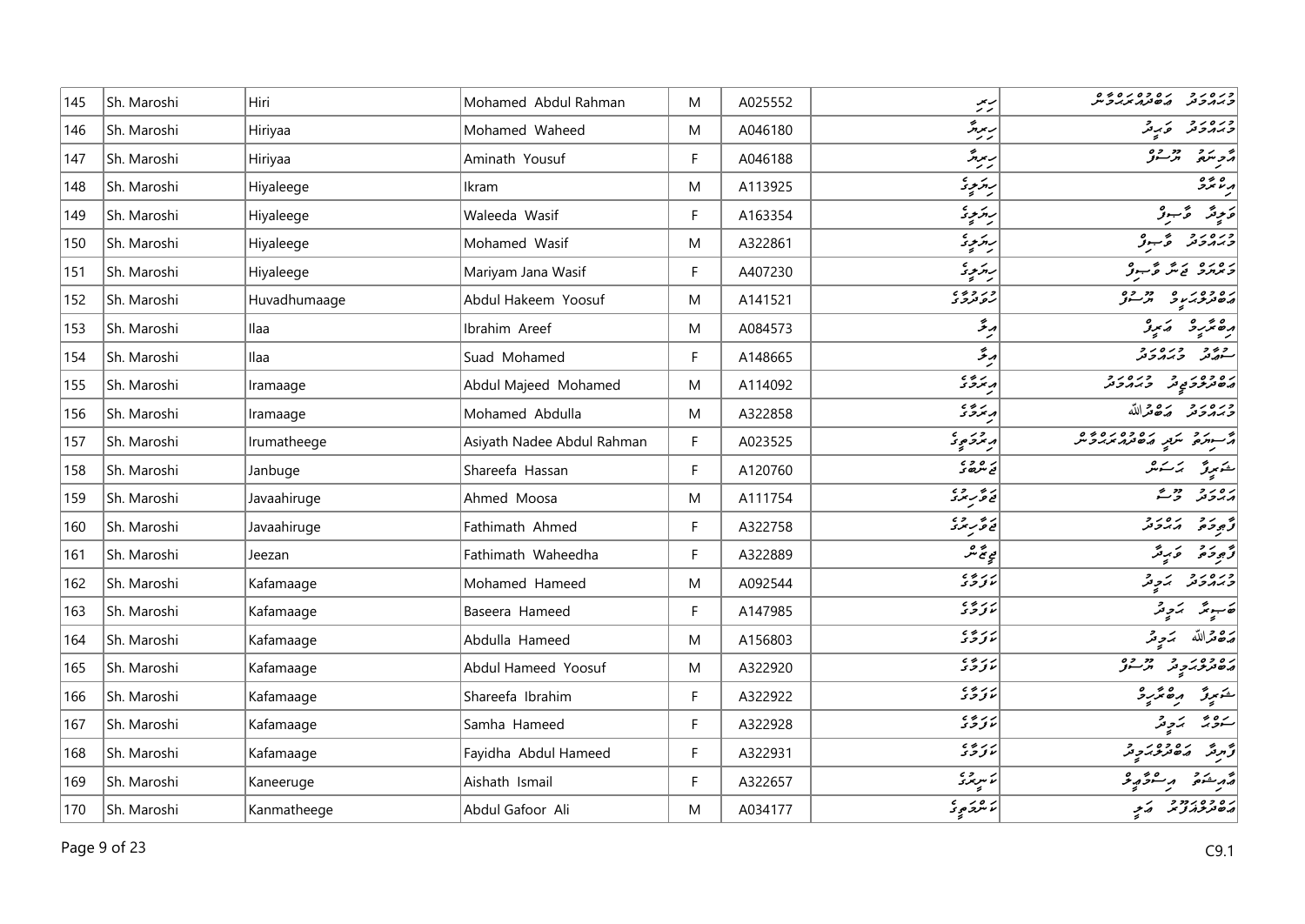| 171 | Sh. Maroshi | Kanmatheege  | Khaleelurrahman            | M           | A092505 | ر ه ر<br>مشرد م <sub>و</sub> ر          | ار<br>ارکو د مره د و م                                                          |
|-----|-------------|--------------|----------------------------|-------------|---------|-----------------------------------------|---------------------------------------------------------------------------------|
| 172 | Sh. Maroshi | Kanmatheege  | Ameena Moosa               | E           | A322753 | ئەنگە ئەمرى                             | لەَجِ ئىگە<br>ديو مشر                                                           |
| 173 | Sh. Maroshi | Kanmatheege  | Aneel Abdul Gafoor         | M           | A322756 | ئەنگە ئەمو ئە                           | ړس په ۱۵۶۵۶ و.<br>مسرچي شه لرون                                                 |
| 174 | Sh. Maroshi | Karankaage   | Mohamed Siraj Ibrahim      | M           | A111072 | ر ر ه و د ،<br>ما <del>ب</del> ر سربا د | ورەرو سورق مەھرىرو                                                              |
| 175 | Sh. Maroshi | Karankaage   | Haleema Ahmed              | F.          | A322787 | ر رەپەر<br>مايىرسرىز ي                  | بروژ مهدونه                                                                     |
| 176 | Sh. Maroshi | Karesmaa     | Nabeeha Abdullah Naseem    | F.          | A270527 | ئەبۇر ھەمچ                              | <i>سَهِرَّ مَ</i> صَمَّاللَّهُ سَرَسِو <i>دُ</i>                                |
| 177 | Sh. Maroshi | Karesmaa     | Hawwa Abdul Rahman         | F           | A323100 | ئەبۇر شۇ                                | ره ده ده ده ده ده و<br>بردو ده ترد بربروس                                       |
| 178 | Sh. Maroshi | Karesmaa     | Nabeeh Abdulla Naseem      | M           | A323101 | ئە ئەرىبە ئە                            | <i>مَرْجِي<sup>ر</sup>َ مَ</i> صْحَراللَّهُ مَرَسِو <i>دُ</i>                   |
| 179 | Sh. Maroshi | Kashimaage   | Shaheeda Dhon Thuththu     | F           | A140803 | لأمرمح ي                                | ) در پر مده وه و<br>( شورتر انتر تر شرح ورمو                                    |
| 180 | Sh. Maroshi | Kashimaage   | Mohamed Ibrahim            | M           | A269830 | ر<br>مأمور <sup>ي</sup>                 | כמחכת תפתיק                                                                     |
| 181 | Sh. Maroshi | Kashimaage   | Aishath Mohamed            | F           | A322835 | ئە بىر <sub>دى</sub> ئ                  | و رە ر د<br>تر پروتر<br>ر<br>درگر مشتره                                         |
| 182 | Sh. Maroshi | Kenereege    | Mohamed Rauf               | M           | A012027 | ى<br>ئەمىرىيە ئە                        | כנסנכ נחס<br><i>כג</i> ונכנ <sub>י</sub> מונ                                    |
| 183 | Sh. Maroshi | Kenereege    | Hafsa Abdul Shakoor        | $\mathsf F$ | A113568 | ى ئەرىرى<br>مامىرىيە                    | ره په ره ده ردد د<br>برو په ماه درم شومانو                                      |
| 184 | Sh. Maroshi | Kenereege    | Nasheedha Abdul Shakoor    | F           | A163363 | ئە مىزىيە ئە<br>ئا                      | سکرے وگر کے مقدم دور و<br>سکرے وگر کے مقدم مقدم میں                             |
| 185 | Sh. Maroshi | Kenereege    | Abdul Shakoor Yoosuf       | M           | A323009 | ى ئەرىرى<br>مامىرىمورى                  |                                                                                 |
| 186 | Sh. Maroshi | Kenereege    | Fauziyya Abdul Rahman      | $\mathsf F$ | A323010 | ع متر پر <sup>ج</sup>                   | נג פני נפכסנסים<br>צגאָמית השינמיניית                                           |
| 187 | Sh. Maroshi | Kenereege    | Abdul Salaam Abdul Shakoor | M           | A323011 | ې په په په<br>ما                        | ر ه و ه ر ر وه<br>پره توپر سونژو<br>ر ۵ ۵ ۵ ۵ ر دو و<br>پرې تر پر شو <i>پ</i> ر |
| 188 | Sh. Maroshi | Kudhimaage   | Shaheema Abdulla           | F           | A322560 | توریح ی<br>  تا مریح <sub>ک</sub>       | وكحصرالله<br>ىشكىرىچ                                                            |
| 189 | Sh. Maroshi | Kuredhimaage | Fathimath Moosa            | F           | A155548 | د ،<br>موږد د                           | وٌمِ وَمَعْ وَسَنَّ                                                             |
| 190 | Sh. Maroshi | Lillyge      | Hafeeza Mohamed            | F           | A049180 | مومودگا<br>مربح                         | و ره ر د<br><i>د ب</i> رگر تر<br>برَوٍ پُر                                      |
| 191 | Sh. Maroshi | Lillyge      | Ismail Nafiu               | M           | A057090 | مومور<br>ري                             | ر موځ په عمله شور                                                               |
| 192 | Sh. Maroshi | Maahiyaa     | Mariyam Zuhura Mohamed     | F           | A074650 | و<br>تر ر دگر                           | ג סגם ככש כגם גב<br><mark>כמתכ א</mark> ג'ול בממכת                              |
| 193 | Sh. Maroshi | Maakoani     | Mohamed Waheed             | M           | A160177 | ورمبر                                   | وبرورو كربرو                                                                    |
| 194 | Sh. Maroshi | Maakoani     | Saamid Waheed              | M           | A270416 | وی<br>د تا سر                           | سگونژ کاپانژ                                                                    |
| 195 | Sh. Maroshi | Maakoani     | Fauziyya Adam              | F           | A322846 | و مړينې<br>م                            | ز جمع پر پڑ<br>پور ہ<br>مرمرو                                                   |
| 196 | Sh. Maroshi | Maakoani     | Masood Waheed              | M           | A322848 | وثمير                                   | ر معصور کردی                                                                    |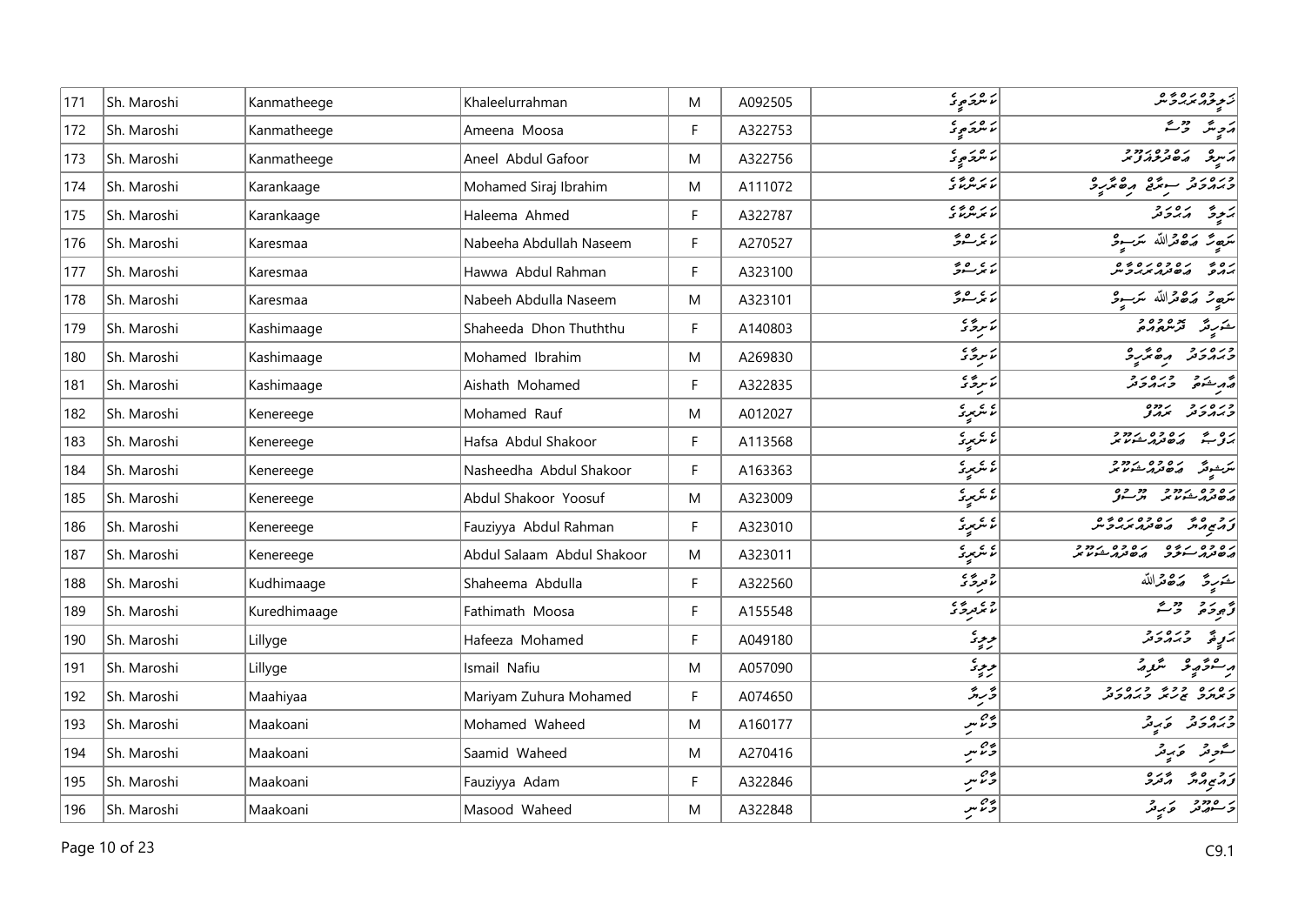| 197 | Sh. Maroshi   | Maakoani         | Masuoodha Mohamed Waheed     | F. | A322849 | ۇ ئەسر                          | ر مدد وره رو ر و<br>و سهرتر وبرمروتر وبرتر                     |
|-----|---------------|------------------|------------------------------|----|---------|---------------------------------|----------------------------------------------------------------|
| 198 | Sh. Maroshi   | Maakoani         | Maisoon Mohamed Waheed       | M  | A322850 | اقرحمير                         | ورحمق ورەرو كارو                                               |
| 199 | Sh. Maroshi   | Maakoani         | Amanulla Waheed              | M  | A322851 | لجنمبر                          | بروحهالله تحديد                                                |
| 200 | Sh. Maroshi   | Madheehaa Manzil | Mohamed Maaidhu Ismail Nizar | M  | A270390 | دَرِيرٌ دَيْرَ وِي              | כנים ני בי בי הפי היבית בי היבית                               |
| 201 | Sh. Maroshi   | Malaaz           | Mohamed Fauzy                | M  | A052596 | ر پوه                           | ورەر در<br>وبەددىر زەي                                         |
| 202 | Sh. Maroshi   | Malaaz           | Haleema Gasim                | F  | A323089 | ر پر ه<br><del>ر</del> نرم      |                                                                |
| 203 | l Sh. Maroshi | Malaaz           | Faruha Mohamed Fauzy         | F  | A323091 | ر پوه                           |                                                                |
| 204 | Sh. Maroshi   | Malhaaru         | Fathimath Shafeega           | F  | A122765 | ىر ەپرىر                        | وَجِعِدَهُ شَوَرٍ وَ                                           |
| 205 | Sh. Maroshi   | Malhaaru         | Ibrahim Waheed Ali           | M  | A322949 | ر ه و و<br><del>د</del> نر نر   |                                                                |
| 206 | Sh. Maroshi   | Malhaaru         | Habeeba Hussain              | F  | A322952 | ر ه و و<br><del>و</del> نور ننر | أيهده بالمستهر مثل                                             |
| 207 | Sh. Maroshi   | Manfaa           | Jadulla Yoosuf               | M  | A072075 | ىر ھەمچ                         | يح قرالله حرج و                                                |
| 208 | Sh. Maroshi   | Manfaa           | Nafia Mohamed                | F  | A074563 | ىز شرىچە                        | و رە ر د<br>تر پر تر تر<br>شمورځ                               |
| 209 | Sh. Maroshi   | Manzil           | Mariyam Abdul Haadhee        | F  | A042559 | ئەشىر بۇ                        | ر ه ره د ره وه د پر                                            |
| 210 | Sh. Maroshi   | Manzil           | Fathimath Shamla Abdulla     | F. | A270543 | ۇ ئىرىپو ئى                     | و برد بره و بره دالله                                          |
| 211 | Sh. Maroshi   | Manzil           | Abdulla Abdul Rahman         | M  | A323134 | ۇ ئىرى پى                       | ره د الله به موه بره د و<br>پرېورالله به صوبر <i>موبر و</i> سر |
| 212 | Sh. Maroshi   | Meenaaz          | Ahmed Ashraf                 | M  | A062799 | جرىترچ                          | رەرد كەشىر                                                     |
| 213 | Sh. Maroshi   | Meenaaz          | Ameena Abdul Rahman          | F. | A322857 | جریٹرچ                          | ر به ره ده ده د و د                                            |
| 214 | Sh. Maroshi   | Mirihimaage      | Ali Naseer Abdul Raheem      | M  | A074565 | او بور وي<br>اب بور وي          | ג׳בְ יְתֹיְיִית ג׳ם בְּם ִתְגֹוֹל                              |
| 215 | Sh. Maroshi   | Mirihimaage      | Abdul Raheem Adam            | M  | A322822 | ا و برر و ی<br><u>ر ر ر</u>     | גם כם גם הבנב                                                  |
| 216 | Sh. Maroshi   | Mirihimaage      | Fathimath Yoosuf             | F  | A322823 | او برروی<br><u>۱۰۰۰</u>         | و ده ده ده وه                                                  |
| 217 | Sh. Maroshi   | Mirihimaage      | Mariyam Naseera              | F  | A322825 | او بوروی<br>ا <u>ر بورو</u> ی   | و دره سرب پر                                                   |
| 218 | Sh. Maroshi   | Mirihimaage      | Ahmed Naseer Abdul Raheem    | M  | A322826 | د برر د ؟<br>ر ر ر              |                                                                |
| 219 | Sh. Maroshi   | Naares           | Fathimath Raaya Naseem       | F. | A270539 | پڑ پر ہ                         | و دو وو شرح د                                                  |
| 220 | Sh. Maroshi   | <b>Naares</b>    | Mohamed Naseem               | M  | A323122 | ىئە پر م                        | ورەرو شرىدۇ                                                    |
| 221 | Sh. Maroshi   | <b>Naares</b>    | Rashidha Hassan              | F  | A323123 | پري ھ<br>متر <i>پڻ</i>          | گرىشەن <i>گە كەسكەنل</i>                                       |
| 222 | Sh. Maroshi   | Navaa            | Nasreena Mohamed             | F  | A056098 | سرچ                             | ىر قىم بىر مەدر د                                              |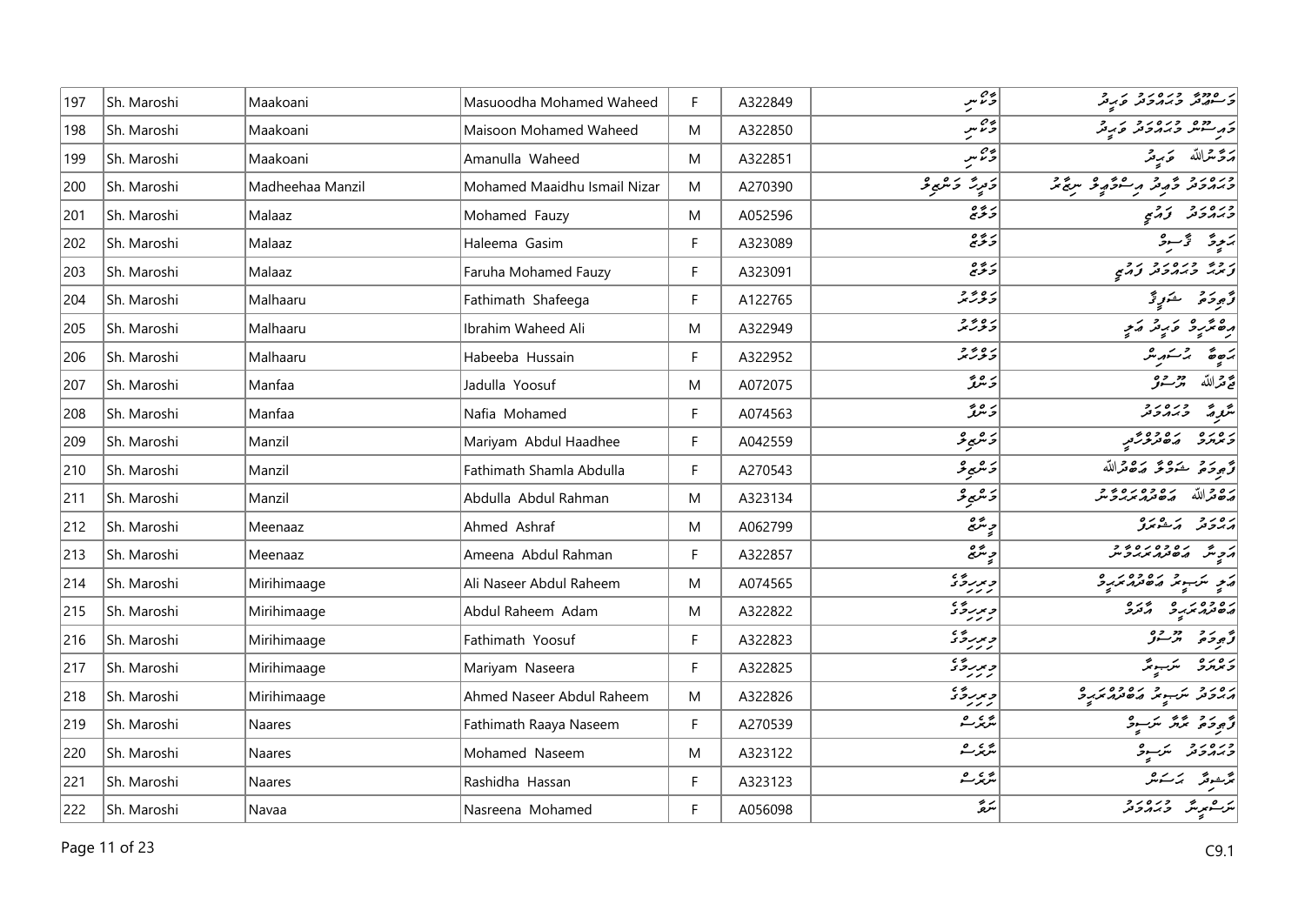| 223 | Sh. Maroshi | Nirolhuge    | Fathimath Gasim      | F         | A149449 | بر د د د<br>سرپرنوی  | ۇ بۇ ئەسر                                                      |
|-----|-------------|--------------|----------------------|-----------|---------|----------------------|----------------------------------------------------------------|
| 224 | Sh. Maroshi | Nishaan      | Usman Shakir         | M         | A074568 | سرىشەشر              | و و و و.<br>مرفو څرنگر<br>شەرىد                                |
| 225 | Sh. Maroshi | Nishaan      | Khadheeja            | F         | A144185 | سرىشەشر              | ر<br>تر ورقع                                                   |
| 226 | Sh. Maroshi | Nishaan      | Ramziyya Usmaan      | F         | A323081 | سرىشەشر              | ره په ۵ پر<br>مرد م <sub>ح</sub> رمر<br>و و بو عر              |
| 227 | Sh. Maroshi | Nishaan      | Samiyya Usman        | F         | A323083 | اسریشمبر<br>پ        | ستومه وه وه                                                    |
| 228 | Sh. Maroshi | Niyaama      | Ahmed Abdulla        | M         | A092542 | سردگر                | برورد بره قرالله                                               |
| 229 | Sh. Maroshi | Niyaama      | Abdulla Ibrahim      | ${\sf M}$ | A322957 | سردگر                | برە ئۆرۈ<br>ەھىراللە                                           |
| 230 | Sh. Maroshi | Niyaama      | Nafeesa Jaufar       | F         | A322958 | سردگر                | ر ور و<br>ق <i>ه ؤ</i> بر<br> سَمَدٍ مُتَنَ                    |
| 231 | Sh. Maroshi | Niyaama      | Thoiba Abdulla       | F         | A322960 | سرگرى                | بجمدةً مَهْ مَدَّاللَّه                                        |
| 232 | Sh. Maroshi | Nooali       | Hassan Ibrahim       | M         | A128161 | انتهزم               | برسكس مرەمجرىر                                                 |
| 233 | Sh. Maroshi | Nooali       | Wafira Hassan        | F         | A163337 | ابتدئر               | قرىر ئەسكىر                                                    |
| 234 | Sh. Maroshi | Nooali       | Fareeha Hassan       | F         | A270516 | انتهزم               | ۇ پرچە كەسكەنلە                                                |
| 235 | Sh. Maroshi | Nooali       | Fathimath Mohamed    | F         | A323068 | انتزمز               | و ده دره دره                                                   |
| 236 | Sh. Maroshi | Noohiyaa     | Rizna Ahmed Rasheed  | F         | A323114 | دو<br>متربر پر       | ره پر مرد در مردور                                             |
| 237 | Sh. Maroshi | Nooraaneege  | Mariyam Saleem       | F         | A322540 | دو پر<br>سربر سرپر   | ره ده کرده                                                     |
| 238 | Sh. Maroshi | Nooraaneege  | Leen Ibrahim Saleem  | F         | A345071 | دور<br>سربر سرید     | وير مەندىق سىرو                                                |
| 239 | Sh. Maroshi | Nooraleege   | Ibrahim Naseer       | ${\sf M}$ | A059787 | دوپرېي<br>مربرې      |                                                                |
| 240 | Sh. Maroshi | Noovil       | Moomina Abdulla      | F         | A285648 | يتر <sub>عر</sub> قر | وقرح محافظة                                                    |
| 241 | Sh. Maroshi | Noovil       | Abdulla Gasim        | M         | A322586 | يتروعه               | مَدْ مَرَّاللَّهُ تَحْ-وَ                                      |
| 242 | Sh. Maroshi | Orchid Hiyaa | Mohamed Thaufeeg     | M         | A010626 | ەر بەر بەر<br>مەس    | ورەرد روپى                                                     |
| 243 | Sh. Maroshi | Orchid Hiyaa | Fathimath Niuma      | F         | A076123 | ەر بەر ئەرگە<br>مەس  | توجدة سرقمة                                                    |
| 244 | Sh. Maroshi | Orchid Hiyaa | Waseema Ahmed        | F         | A093576 | لرموء سرقر           | بر ٥ پر و<br>م <i>ر</i> بر <del>و</del> تر<br>  ئەسىرىپە<br> - |
| 245 | Sh. Maroshi | Orchid Hiyaa | Ahmed Ali            | ${\sf M}$ | A138528 | ەر بەر بەرگە<br>مەس  | دەرد كەي                                                       |
| 246 | Sh. Maroshi | Orchid Hiyaa | Hafeeza Abdul Rahman | F         | A163141 | ه موءِ سرگر          |                                                                |
| 247 | Sh. Maroshi | Orchidmaage  | Abdul Rahmaan Ali    | M         | A144827 |                      | ره وه ره ده د مر                                               |
| 248 | Sh. Maroshi | Orchidmaage  | Mariyam Moosa        | F         | A144852 |                      | دەرە دەپ                                                       |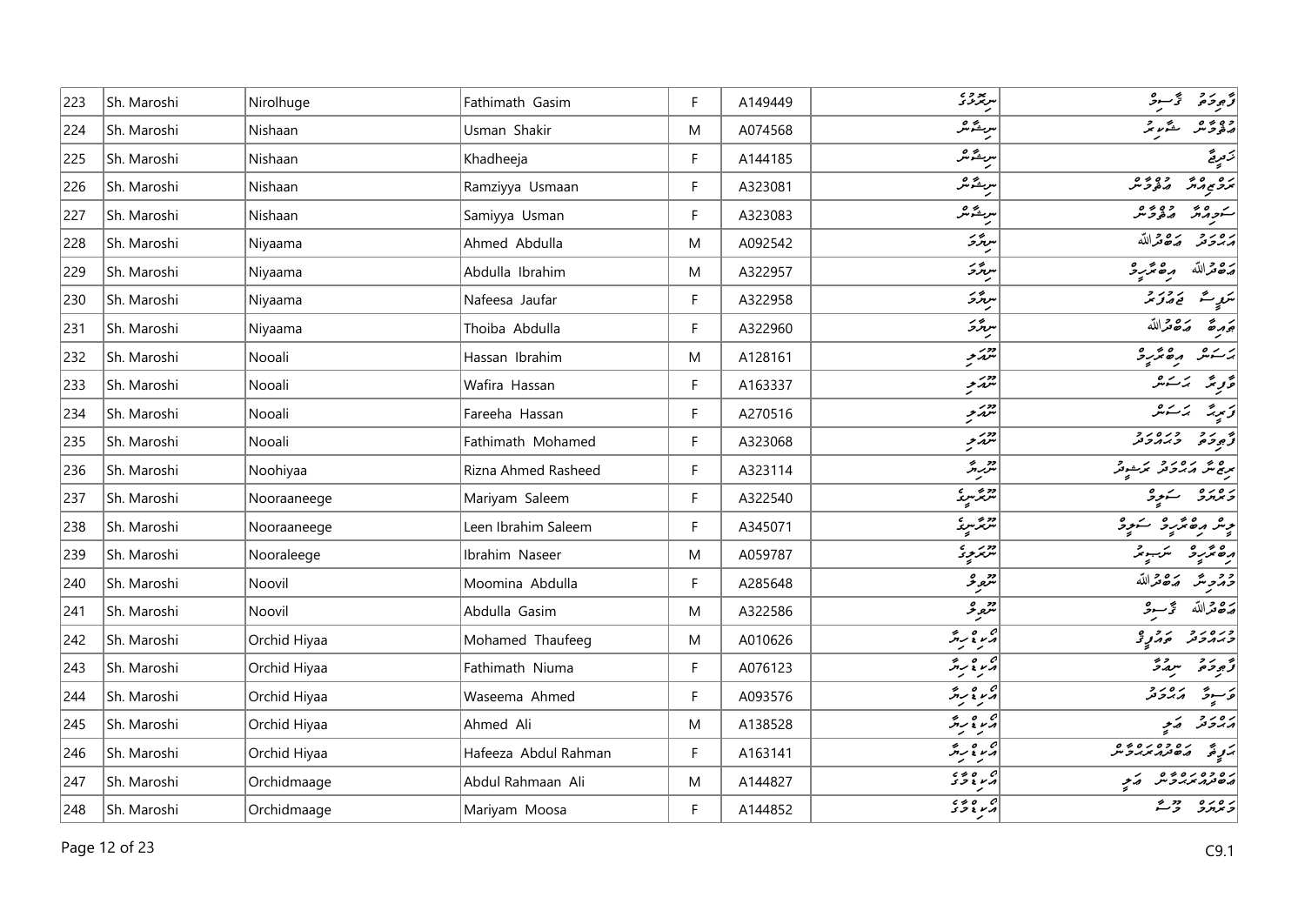| 249 | Sh. Maroshi  | Orchidmaage | Inayathulla                        | M         | A163189 | م و و و ء<br>مربو و د        | مر متر ترجم اللّه                                |
|-----|--------------|-------------|------------------------------------|-----------|---------|------------------------------|--------------------------------------------------|
| 250 | Sh. Maroshi  | Orchidmaage | Imdaadulla                         | ${\sf M}$ | A322792 | ه<br>د سره د د               | مروترترالله                                      |
| 251 | Sh. Maroshi  | Orchidmaage | Hafeezul Rahman                    | ${\sf M}$ | A333666 | 0 موء ي<br>موء چي            | ر په ده ره د و.                                  |
| 252 | Sh. Maroshi  | Ozone       | Sofiyya Abdul Kareem               | F         | A099620 | پر چ پر                      | התנור הסינית בי                                  |
| 253 | Sh. Maroshi  | Ozone       | Ali Zahir                          | M         | A102308 | ەم چە<br>مەنتى               | أەسم يتحريمه                                     |
| 254 | Sh. Maroshi  | Ozone       | Mohamed Sifaan                     | M         | A121516 | انوچ عر                      | <i>دره د د پ</i> ه در در د                       |
| 255 | Sh. Maroshi  | Ozone       | Nuha Ali Zahir                     | F         | A163341 | 222                          | مرثه كالمج الجمريز                               |
| 256 | lSh. Maroshi | Ozone       | Saifana Ali Zahir                  | F         | A323110 | 20 صر<br>اړي                 | سوروش ويد مجريمه                                 |
| 257 | lSh. Maroshi | Raasthaa    | Mariyam Waheedha                   | F         | A322862 | پۇ رەپۇ                      | دەرە دېر                                         |
| 258 | lSh. Maroshi | Raaz        | Mohamed Rashad                     | M         | A049654 | پوه<br>مربع                  | ورەر د برخور<br><i>ويەم</i> وتر برخۇنر           |
| 259 | Sh. Maroshi  | Raaz        | Razeena Ibrahim                    | F         | A113663 | بترج                         | بمبيش رەممىيە                                    |
| 260 | Sh. Maroshi  | Raaz        | Sama Rashad                        | F         | A323120 | برمج                         | سكافي المركبة فكر                                |
| 261 | Sh. Maroshi  | Raiyvilaage | Raufiyya Ibrahim                   | F         | A163352 | بره و پر ،<br>مره و پژی      | גדנה הסתיב                                       |
| 262 | Sh. Maroshi  | Raiyvilaage | Ibrahim Moosa Gasim                | ${\sf M}$ | A322840 | ره<br>بر <sub>هو</sub> مونور | $\frac{1}{2}$                                    |
| 263 | Sh. Maroshi  | Raiyvilaage | Latheefa Ibrahim Ali               | F         | A322841 | ره<br>بر <sub>حو</sub> مونور | خبور معتبره مو                                   |
| 264 | Sh. Maroshi  | Raiyvilaage | Hana Ibrahim                       | F         | A322845 | ىر <i>ھ</i><br>ئىر ھومۇ ئى   | ئەنئە بەھ ئۈر ۋ                                  |
| 265 | Sh. Maroshi  | Ray Light   | Ashfaq Mohamed Rashad              | M         | A323103 | پر خرچ                       | ر و ده و در و در د و<br>پرشوگری و په دونر برشونر |
| 266 | Sh. Maroshi  | Ray Light   | Moomina Abdul Rahman               | F         | A323104 | پر خرچ                       | ככ ש גם כסגם שם                                  |
| 267 | Sh. Maroshi  | Ray Light   | Zuha Rashaad                       | F         | A323107 | ترىخەرچ                      | چر <sup>م</sup> کرشگ <sup>و</sup> ر              |
| 268 | Sh. Maroshi  | Reef        | Fathimath Nazima Mohamed           | F         | A322937 | ىپەتر                        | د د د په دره د د<br>ژوده شمود درددد              |
| 269 | Sh. Maroshi  | Rhythm      | Abdulla Junaid Abdul Rahman<br>Ali | ${\sf M}$ | A048983 | برترو                        | ره والله تم شهر و ره وه دره و مر محبو            |
| 270 | Sh. Maroshi  | Rhythm      | Fathimath Muneera Hassan           | F         | A322752 | ىرىزگ                        | ۋە ئەڭ ئەس ئەسەر                                 |
| 271 | Sh. Maroshi  | Rose        | Mohamed Abdulla                    | ${\sf M}$ | A112930 | $\overline{\mathcal{E}}$     | وره رو ره دالله                                  |
| 272 | Sh. Maroshi  | Rose        | Fathimath Yoosuf                   | F         | A147114 | جرج                          | و د د ده وه<br>ژبوده ارسو                        |
| 273 | Sh. Maroshi  | Rose Villa  | Mohamed Yoosuf                     | ${\sf M}$ | A062917 | ترجم عرقته                   | כנים בי מי כם<br>כגולכות ותי-ת                   |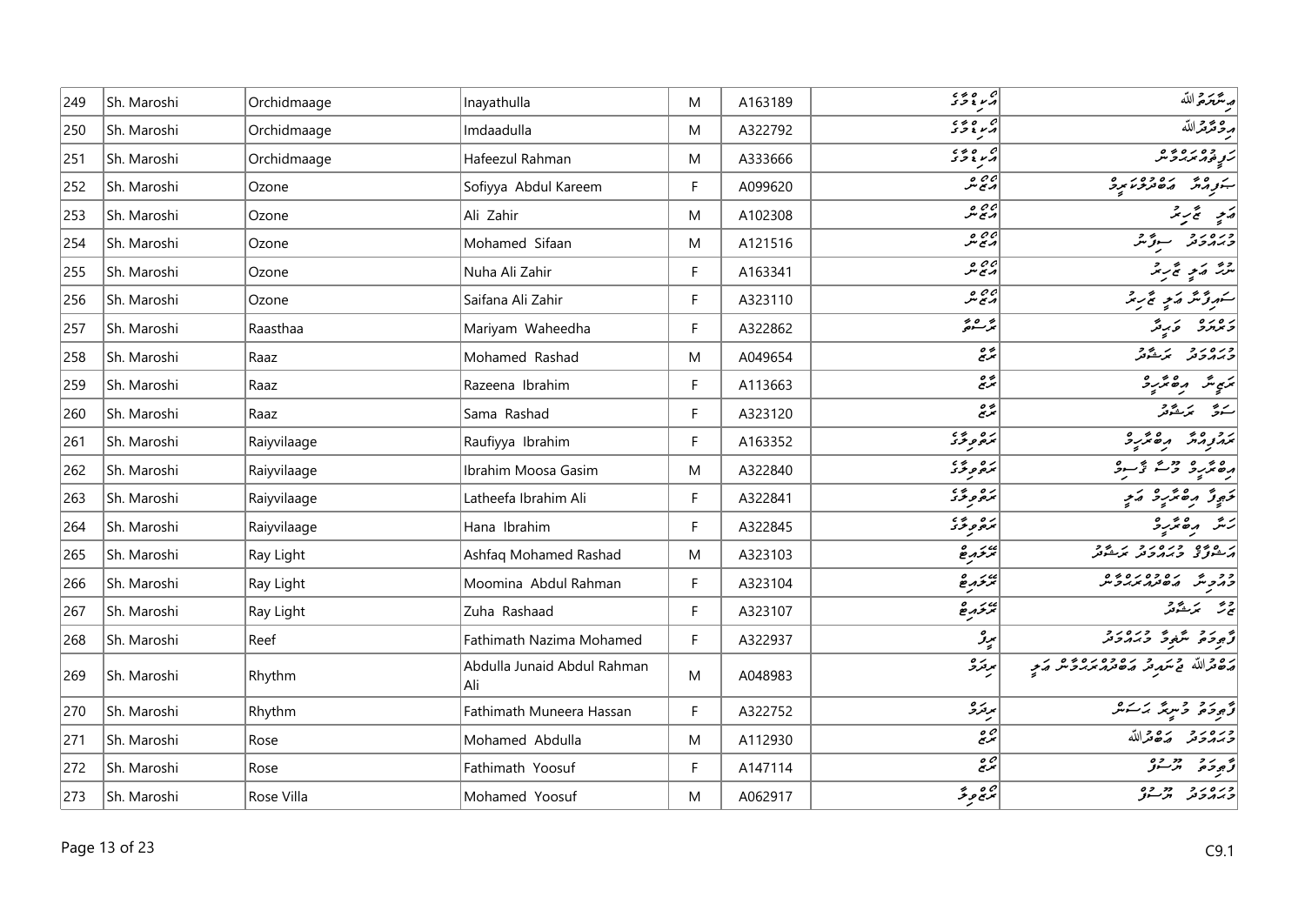| 274 | Sh. Maroshi   | Rose Villa | Rahmaa Ibrahim         | F         | A322843 | تریج عرقحه      |                                                     |
|-----|---------------|------------|------------------------|-----------|---------|-----------------|-----------------------------------------------------|
| 275 | Sh. Maroshi   | Saanee     | Abdulla Adam           | M         | A113123 | ر<br>په په      | برە دالله<br>پور ہ<br>مرمرو                         |
| 276 | Sh. Maroshi   | Saanee     | Mareena Ali            | F         | A126806 | سەمىر           | كە ئىر ئىگە ئە                                      |
| 277 | Sh. Maroshi   | Saanee     | Mariyam Lamha Abdullah | F         | A270524 | ڪسر<br>پخ       | ره ره ره و ره دالله                                 |
| 278 | Sh. Maroshi   | Saanee     | Muneefa Abdulla        | F         | A323099 | اڪُسِ<br>ا      | 3س <i>ية 1</i> 25هزالله                             |
| 279 | Sh. Maroshi   | Saaz       | Abdulla Hassan         | M         | A062091 | سَرَّج          | مَدْهُ مِّرَاللَّهُ بَرَسَوْسُ                      |
| 280 | Sh. Maroshi   | Saaz       | Hawwa Hassan           | F         | A322790 | ستميح           | برەپ برسكس                                          |
| 281 | Sh. Maroshi   | Samna      | Abdul Kareem Ali       | M         | A061265 | ىرە پۇ          | גם כפני גב" ה'ב                                     |
| 282 | Sh. Maroshi   | Samna      | Leena Abdul Kareem     | F         | A122760 | ىە ۋىتر         | و شهر معدد ده در ده کم                              |
| 283 | Sh. Maroshi   | Samna      | Lubna Abdul Kareem     | F         | A163360 | ىە ۋىتر         | وه بر ده وه <i>در ه</i>                             |
| 284 | Sh. Maroshi   | Samna      | Mohamed Farih          | M         | A270490 | ىە ۋىتر         | ورەرد په د                                          |
| 285 | Sh. Maroshi   | Samna      | Haneefa Ibrahim        | F         | A322993 | ىيە ۋېتر        | بَسِدٌ مِعْتَبِ                                     |
| 286 | Sh. Maroshi   | Samna      | Dheena Abdul Kareem    | F         | A322994 | ىە ۋىتر         |                                                     |
| 287 | Sh. Maroshi   | Seaweed    | Nabeela Abdul Rasheed  | F         | A323020 | سوم ؟<br>پرو    | ر ده ده ده ده کرد.<br>سرچ د کاه تر مر مر شوتر       |
| 288 | Sh. Maroshi   | Seenaa     | Mohamed Hussain        | ${\sf M}$ | A039344 | سەپىگر          | ورەرو ورىدىگ                                        |
| 289 | Sh. Maroshi   | Seenaa     | Ahmed Nihad            | ${\sf M}$ | A270476 | سەپىگە          | پروتر سرگرفتر                                       |
| 290 | Sh. Maroshi   | Seenaa     | Ikleel Javaad          | M         | A306541 | سەپىگر          | در ه د نوم د په د                                   |
| 291 | Sh. Maroshi   | Sereen     | Ali Mohamed            | M         | A062820 | ئەبىرىگر        |                                                     |
| 292 | Sh. Maroshi   | Sereen     | Sameera Ali            | F         | A323117 | ئەبىر بىر       | سكوبتر الأمر                                        |
| 293 | Sh. Maroshi   | Shaan      | Abdul Rahman Abdulla   | M         | A048124 | ىشەشر           | ره ده ره ده دره دالله                               |
| 294 | Sh. Maroshi   | Shaan      | Nahufa Abdul Rahman    | F         | A323073 | ىشەھر           | קבי קסבסקסים<br>ייק <i>י</i> ק השנה <i>יהייכ</i> ית |
| 295 | Sh. Maroshi   | Shine      | Ibrahim Naseer         | M         | A065930 | ڪورنگر          | رە ئەر ئىسىر                                        |
| 296 | l Sh. Maroshi | Shine      | Shahida Gasim          | F         | A322626 | ڪوريگر<br>ڪ     | لشريرٌ <sub>ت</sub> حبو                             |
| 297 | Sh. Maroshi   | Silveeniya | Fathimath Nashidha     | F         | A323147 | ۔<br>مرگوم سرمر | و مرد<br>ترجوح مو<br>مگرشونگر<br>مر                 |
| 298 | Sh. Maroshi   | Simla      | Saeeda Ali             | F         | A323008 | اسىۋىتى<br>پ    | سكمي فكر أوكر وكرم                                  |
| 299 | Sh. Maroshi   | Soamaa     | Hussain Ibrahim        | M         | A095688 | حيو             | بر سکور شرح مرکز کرد د                              |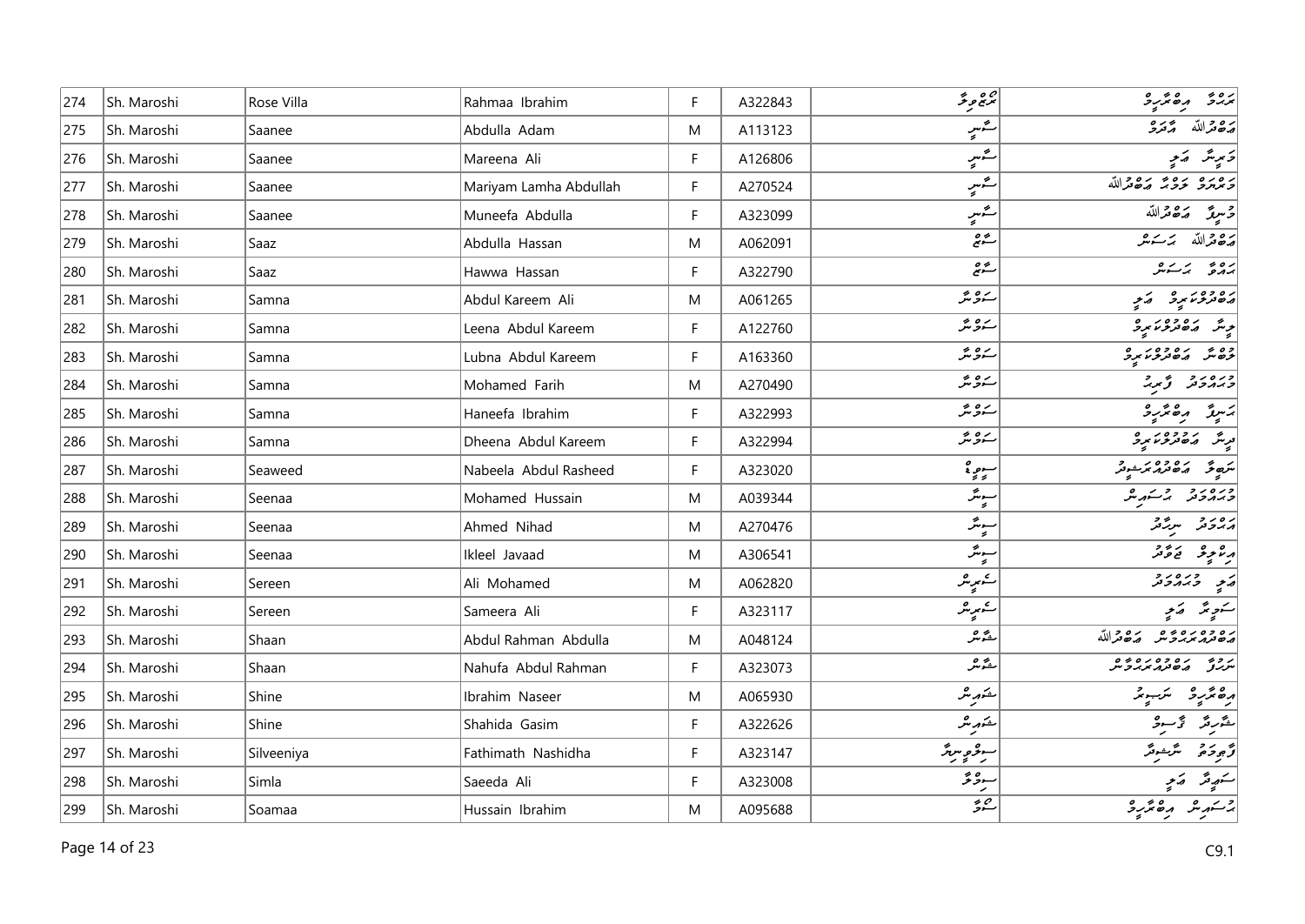| 300 | Sh. Maroshi        | Soamaa             | Mohamed Jameel                   | M           | A111975 | حيوتني                            | ورەرو رو                                            |
|-----|--------------------|--------------------|----------------------------------|-------------|---------|-----------------------------------|-----------------------------------------------------|
| 301 | Sh. Maroshi        | Soamaa             | Majidha Hussain                  | F           | A163336 | حيو                               |                                                     |
| 302 | Sh. Maroshi        | Soamaa             | Maazina Hussain                  | F           | A270514 | حدثته                             |                                                     |
| 303 | Sh. Maroshi        | Soamaa             | Zahida Ali                       | F           | A323049 | حيو                               |                                                     |
| 304 | Sh. Maroshi        | Soanaa             | Sofoora Ibrahim                  | F           | A113867 | <u>مەش</u> ر                      | ەرھەترىر <sup>ى</sup><br>ىر دەپر<br>سىزىر           |
| 305 | Sh. Maroshi        | Soanaa             | Mohamed Ishaq Ibrahim            | M           | A122793 | يثمثر                             | ورەرو مەمدە مەمزىر                                  |
| 306 | Sh. Maroshi        | Soanaa             | Fathuhiyya Ibrahim               | F           | A163359 | يثمثر                             | ە ھەمەر 2<br>برەھمەر 2<br>ן כ<br>נ <sub>ס</sub> גמת |
| 307 | Sh. Maroshi        | Soanaa             | Ahmed Ibrahim                    | M           | A270645 | يثمثر                             | ەھ ئۈرۈ<br>ر ە ر د                                  |
| 308 | Sh. Maroshi        | Soanaa             | Ibrahim Waheed                   | M           | A322943 | <u>مەشر</u>                       | ە ھېڭرىر<br>بر ھېڭرىرى<br>ئە بەر<br>ئ               |
| 309 | Sh. Maroshi        | Soanaa             | Fathimath Riza                   | $\mathsf F$ | A322944 | يثمثر                             | توجوختم<br>برتگه                                    |
| 310 | Sh. Maroshi        | Soanaa             | Soliha Ibrahim                   | $\mathsf F$ | A322946 | 2 مئر                             | ڔۛۨۦڿڔڋ<br>بڈبریڈ                                   |
| 311 | Sh. Maroshi        | Sueyzu             | Ismail Waheed                    | M           | A322836 | و پر و<br>سوړنې                   | وڪوڻي وَرِ                                          |
| 312 | Sh. Maroshi        | Sueyzu             | Azleena Ismail                   | F           | A322839 | و پر و<br>سعور ہے                 |                                                     |
| 313 | Sh. Maroshi        | Sueyzu             | Thohira Ahmed                    | F           | A322896 | و پر و<br>سوپر نخ                 | يجربر مدوم                                          |
| 314 | Sh. Maroshi        | Suhaanaa           | Rimsha Ibrahim Waheed            | F           | A270507 | يە بۇ ئە                          |                                                     |
| 315 | Sh. Maroshi        | Suhaanaa           | Mohamed Waheed Ibrahim<br>Waheed | M           | A323044 | <u>حرم میں</u>                    | ورەرو ریە مەئدە كېرى                                |
| 316 | Sh. Maroshi        | Thema              | Ahmed Hussain                    | M           | A036985 | ج ج<br>حو                         | رەرو ورىدىگ                                         |
| 317 | Sh. Maroshi        | Thema              | Thasneema Abdul Hameed           | F           | A041096 | ج حج<br>حو                        |                                                     |
| 318 | Sh. Maroshi        | Thema              | Fathimath Shara Ahmed            | F           | A270387 | ج ج<br>حوتر                       | توجوحو شرعر برورد                                   |
| 319 | <b>Sh. Maroshi</b> | <b>Tight Villa</b> | Mariyam Nashidha                 | F           | A322872 | ءَ <sub>م</sub> وع <sub>م</sub> و | رەرە شىشىر                                          |
| 320 | Sh. Maroshi        | <b>Tight Villa</b> | Thahmeena Ali                    | F           | A322873 | ى<br>قەرق <sup>ە</sup> ر          | ر د په کړې<br>مرسي که د                             |
| 321 | Sh. Maroshi        | <b>Tight Villa</b> | Hameeda Ali                      | F           | A322875 | ءَ <sub>م</sub> وع <sub>م</sub> و | ر<br>ر <sub>کو</sub> نڈ کام                         |
| 322 | Sh. Maroshi        | Ujaalaage          | Asiyath Abdulla                  | F           | A322781 | و ۵ ۵ و<br>در بع مور              | وسنقرض وكالحداللة                                   |
| 323 | Sh. Maroshi        | Unimaage           | Abdulla Hassan                   | M           | A322615 | وحسريري                           | ەھەراللە<br>برسەمىر                                 |
| 324 | Sh. Maroshi        | Uthuruge           | Ahmed Saleem                     | M           | A044497 | د د د د<br>پره مرد                | ړه رو شوو                                           |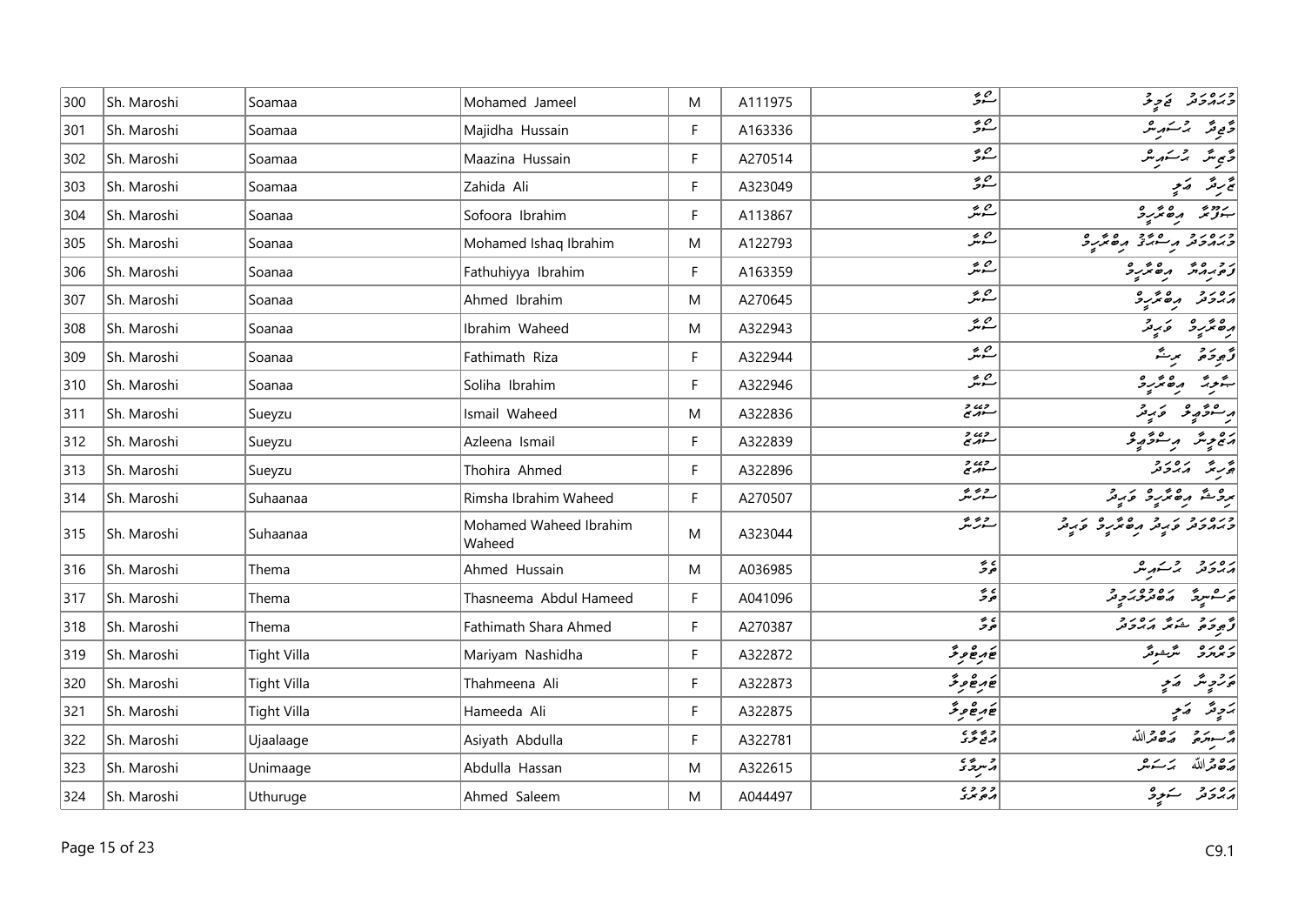| 325 | Sh. Maroshi        | Uthuruge   | Fathimath Abdulla       | F. | A322575 | د د د د<br>مرح بر د      | تجويح مكافيه                                    |
|-----|--------------------|------------|-------------------------|----|---------|--------------------------|-------------------------------------------------|
| 326 | Sh. Maroshi        | Valley     | Abdulla Rasheed         | M  | A025886 | قرمز                     | أرة قرالله تمشيقر                               |
| 327 | Sh. Maroshi        | Valley     | Husna Abdul Rahman      | F  | A072203 | ءَ م                     | و مشهر مده ده ده ده و                           |
| 328 | Sh. Maroshi        | Valley     | Sameeh Abdullah Rasheed | M  | A303113 | ءَمٍ                     | سَمَّحِ بِمَ مَدْهُ مِّدْ اللَّهُ ۖ مَدْسُومِرْ |
| 329 | Sh. Maroshi        | Valley     | Saaidh Abdulla Rasheed  | M  | A322546 | ءُمج                     | ستمهر قرح قرالله تمزجونر                        |
| 330 | <b>Sh. Maroshi</b> | Venus Ge   | Aishath Moosa           | F  | A144375 | <sub>حي</sub> سر صوبح    | أقهر شدة وحرث                                   |
| 331 | Sh. Maroshi        | Venus Ge   | Khalida Mohamed         | F  | A322722 | موسكر صحيحه              | أرَّجِعَّ وَرَوْدُو                             |
| 332 | Sh. Maroshi        | Venus Ge   | Najeeba Mohamed         | F  | A322724 | موسكر صحيحه              | سَرِيحٍ صَمَّدَ حَمَدَ حَمَد                    |
| 333 | Sh. Maroshi        | Venus Ge   | Haamid Jamaal           | M  | A322726 | <sub>جو</sub> سَر کے دمح | گروژ نے وٌ وُ                                   |
| 334 | <b>Sh. Maroshi</b> | Vinares    | Fathimath Abdul Hadi    | F. | A064952 | ریر پڑے                  | و ده ده ده ده د                                 |
| 335 | Sh. Maroshi        | Vinares    | Liyoosa Mohamed         | F  | A065028 | ءِ يئر پڙ شه             | أوالمريد وره رو                                 |
| 336 | <b>Sh. Maroshi</b> | Vinares    | Muzna Mohamed           | F  | A323041 | موسَّد عمره              | وه وره دو                                       |
| 337 | Sh. Maroshi        | Wafaa      | Fathimath Hussain       | F  | A072079 | ىزگ                      | توجوجو برسمه شر                                 |
| 338 | Sh. Maroshi        | Wafaa      | Saama Yoosuf            | F  | A113814 | ترگ                      | شۇ ھەسىرو                                       |
| 339 | Sh. Maroshi        | Wafaa      | Saniyya Yoosuf          | F  | A163355 | ىرتى                     | سے سرمریہ مرکز                                  |
| 340 | Sh. Maroshi        | Wafaa      | Nareema Mohamed         | F  | A163367 | ىرگ                      | سرسریر<br>و بر ۵ بر و<br>تر بر بر تر            |
| 341 | Sh. Maroshi        | Wafaa      | Husham Yoosuf           | M  | A322870 | ئەتر                     | حريقة وسرح وصرفر                                |
| 342 | Sh. Maroshi        | White Rose | Almasa Ali Rasheed      | F  | A141304 | ئەرەم ئەر                | أروؤك كالمح المتضور                             |
| 343 | Sh. Maroshi        | Winter     | Ahmed Waseem            | M  | A050499 | اوبثرء بر                | دەرو كەسوۋ                                      |
| 344 | <b>Sh. Maroshi</b> | Winter     | Hanaan Ahmed Waseem     | F  | A323037 | ع مثريھَ مر              | پر شرحه در در در در در در د                     |
| 345 | Sh. Maroshi        | Yashrib    | Zeeniya Abdulla         | F  | A333665 | پر چې چ                  | سم سرمرٌ مَرصورِ اللّه                          |
| 346 | Sh. Maroshi        | Zenith     | Vishan Wajeeh           | M  | A344396 | ځ سرچ                    | وِحْدَّىرْ   وَمِيْرْ                           |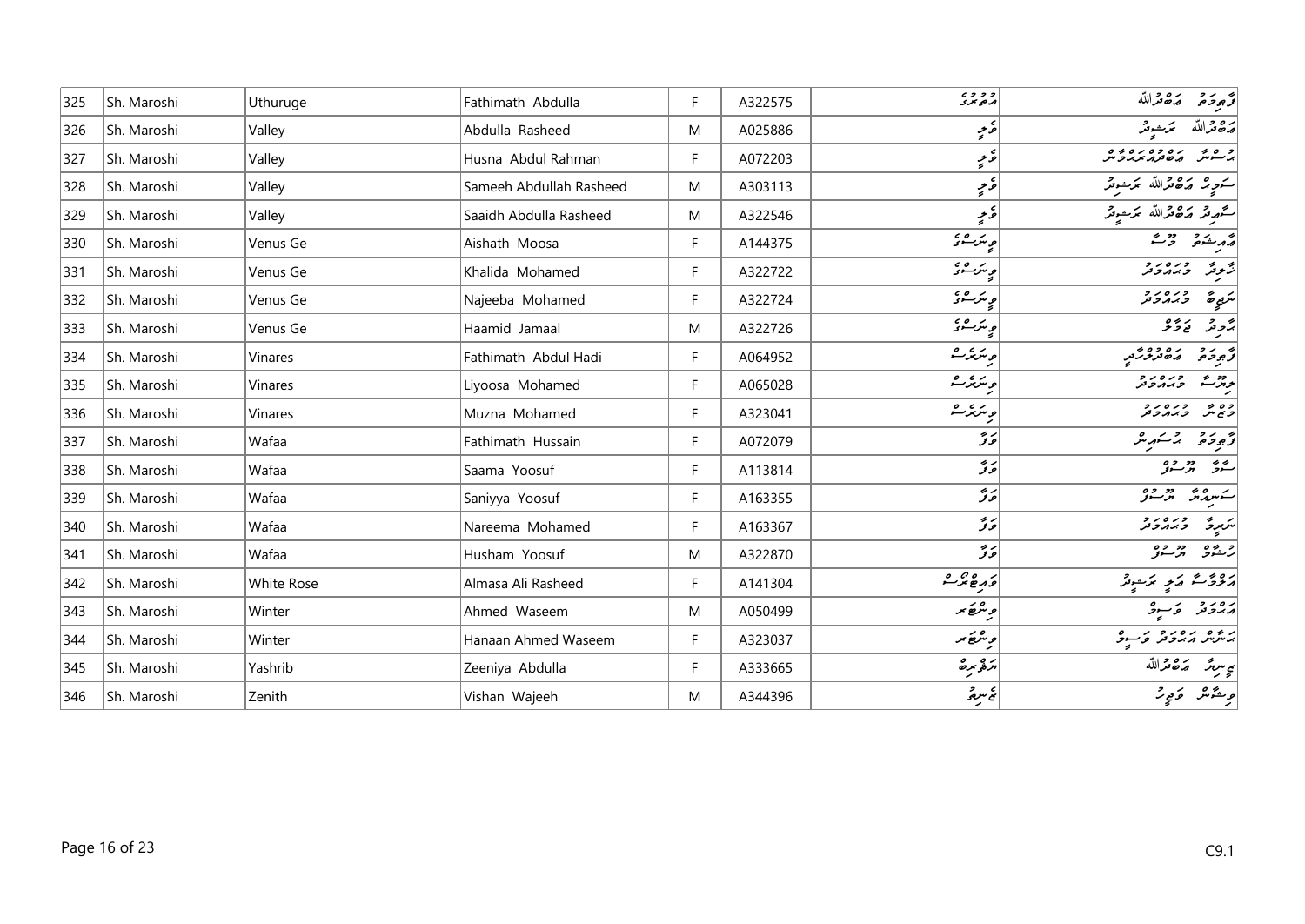## *w7qAn8m? sCw7mRo>u; wEw7mRw;sBo<*

| ' مرمر | 'يئرىثر: |
|--------|----------|
|        |          |
|        |          |
|        |          |

## *w7q9r@w7m> sCw7qHtFoFw7s; mAm=q7 w7qHtFoFw7s;*

| ىر تە | $\mathcal{O} \times$<br>$\sim$ | $\sim$<br>. . | لترنثر |
|-------|--------------------------------|---------------|--------|
|       |                                |               |        |
|       |                                |               |        |
|       |                                |               |        |

| $\frac{2}{n}$ | $^{\circ}$ | $\frac{2}{n}$ | $^{\circ}$<br>سرسر. |
|---------------|------------|---------------|---------------------|
|               |            |               |                     |
|               |            |               |                     |
|               |            |               |                     |

| يره . | 。<br>سرسر. |  |
|-------|------------|--|
|       |            |  |
|       |            |  |
|       |            |  |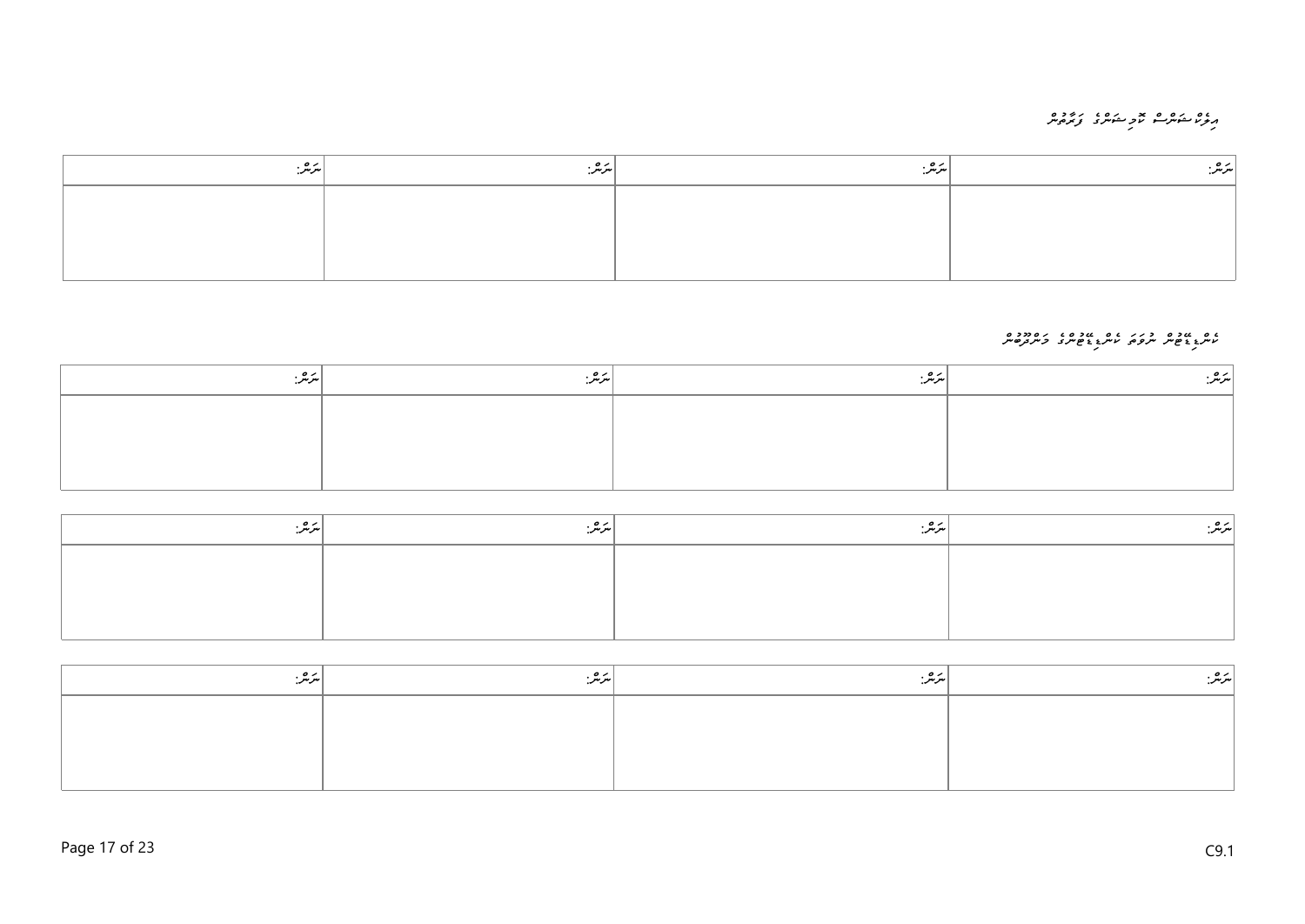| يزهر | $^{\circ}$ | ىئرىتر: |  |
|------|------------|---------|--|
|      |            |         |  |
|      |            |         |  |
|      |            |         |  |

| متريثر به | 。<br>'سرسر'۔ | يتزيترا | سرسر |
|-----------|--------------|---------|------|
|           |              |         |      |
|           |              |         |      |
|           |              |         |      |

| ىئرىتر. | $\sim$ | ا بر هه. | لىرىش |
|---------|--------|----------|-------|
|         |        |          |       |
|         |        |          |       |
|         |        |          |       |

| 。<br>مرس. | $\overline{\phantom{a}}$<br>مر سر | يتريثر |
|-----------|-----------------------------------|--------|
|           |                                   |        |
|           |                                   |        |
|           |                                   |        |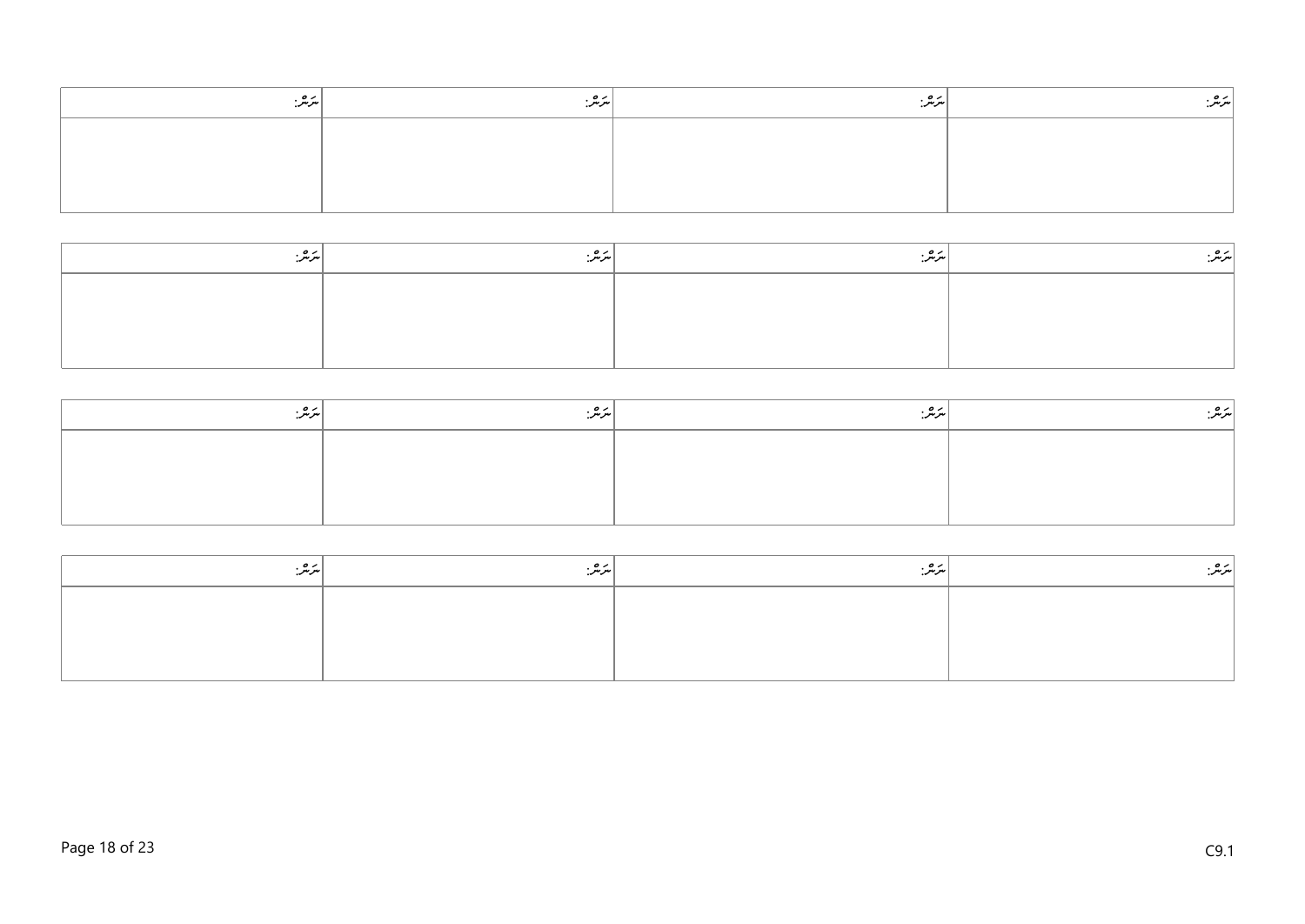| ير هو . | $\overline{\phantom{a}}$ | يرمر | اير هنه. |
|---------|--------------------------|------|----------|
|         |                          |      |          |
|         |                          |      |          |
|         |                          |      |          |

| ىر ھ | $\circ$ $\sim$<br>ا سرسر. | $\circ$ $\sim$<br>' سرسر . | o <i>~</i><br>سرسر. |
|------|---------------------------|----------------------------|---------------------|
|      |                           |                            |                     |
|      |                           |                            |                     |
|      |                           |                            |                     |

| 'تترنثر: | . .<br>يسمونس. |  |
|----------|----------------|--|
|          |                |  |
|          |                |  |
|          |                |  |

|  | . ه |
|--|-----|
|  |     |
|  |     |
|  |     |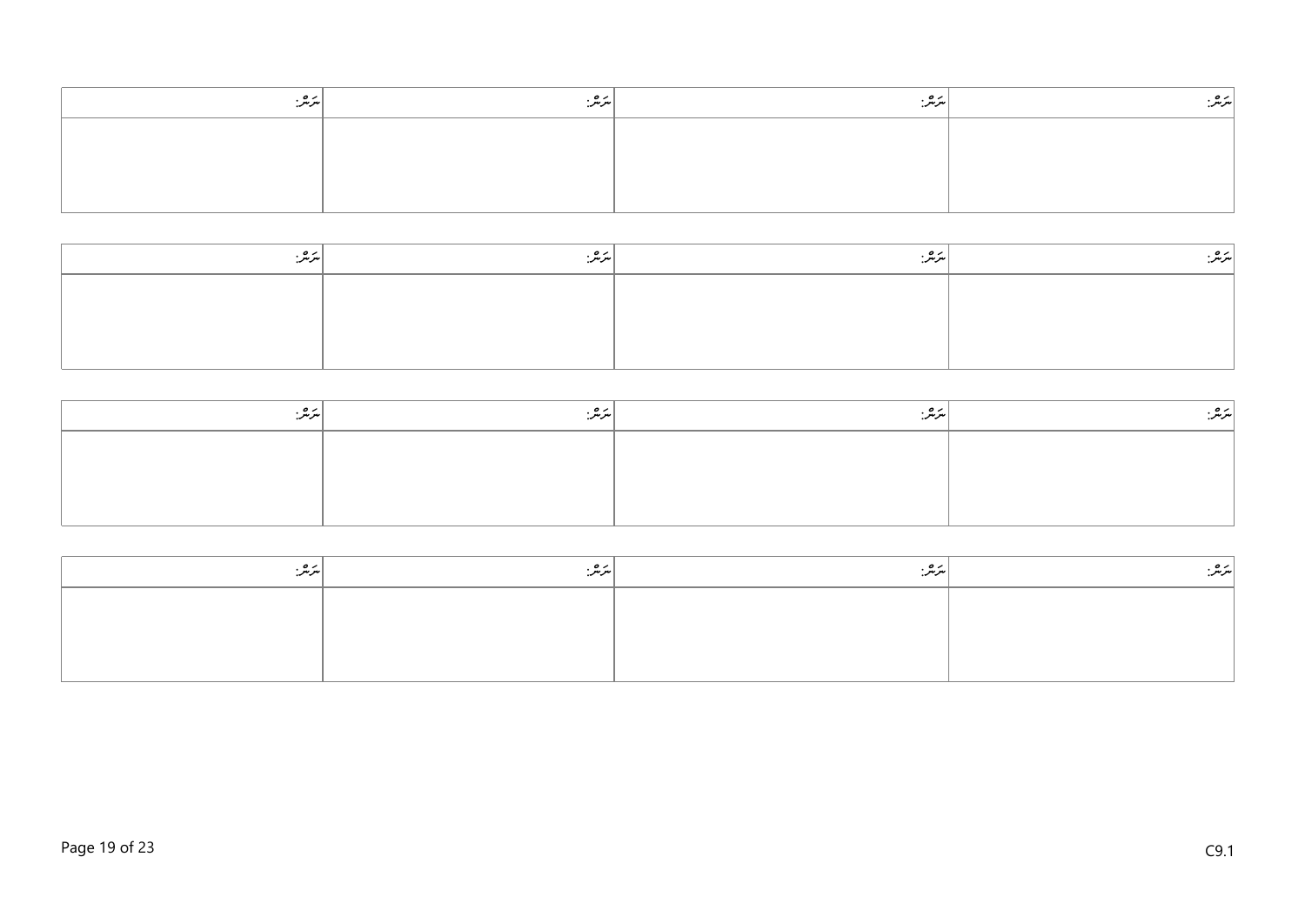| ير هو . | $\overline{\phantom{a}}$ | يرمر | اير هنه. |
|---------|--------------------------|------|----------|
|         |                          |      |          |
|         |                          |      |          |
|         |                          |      |          |

| ىر تىر: | $\circ$ $\sim$<br>" سرسر . | يترمير | o . |
|---------|----------------------------|--------|-----|
|         |                            |        |     |
|         |                            |        |     |
|         |                            |        |     |

| انترنثر: | ر ه |  |
|----------|-----|--|
|          |     |  |
|          |     |  |
|          |     |  |

|  | . ه |
|--|-----|
|  |     |
|  |     |
|  |     |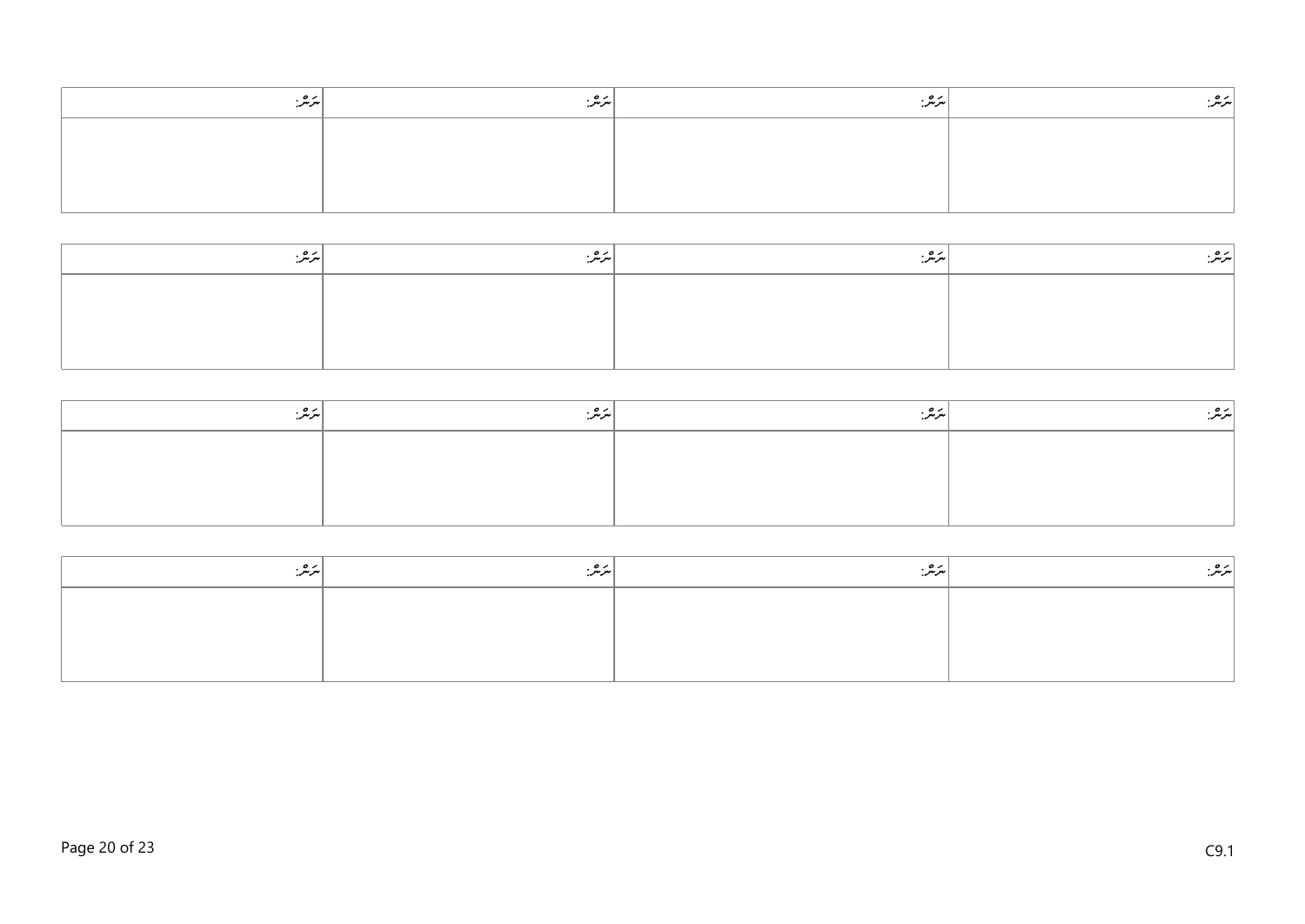| $\cdot$ | 。 | $\frac{\circ}{\cdot}$ | $\sim$<br>سرسر |
|---------|---|-----------------------|----------------|
|         |   |                       |                |
|         |   |                       |                |
|         |   |                       |                |

| يريثن | ' سرسر . |  |
|-------|----------|--|
|       |          |  |
|       |          |  |
|       |          |  |

| بر ه | . ه | $\sim$<br>سرسر |  |
|------|-----|----------------|--|
|      |     |                |  |
|      |     |                |  |
|      |     |                |  |

| 。<br>. س | ىرىىر |  |
|----------|-------|--|
|          |       |  |
|          |       |  |
|          |       |  |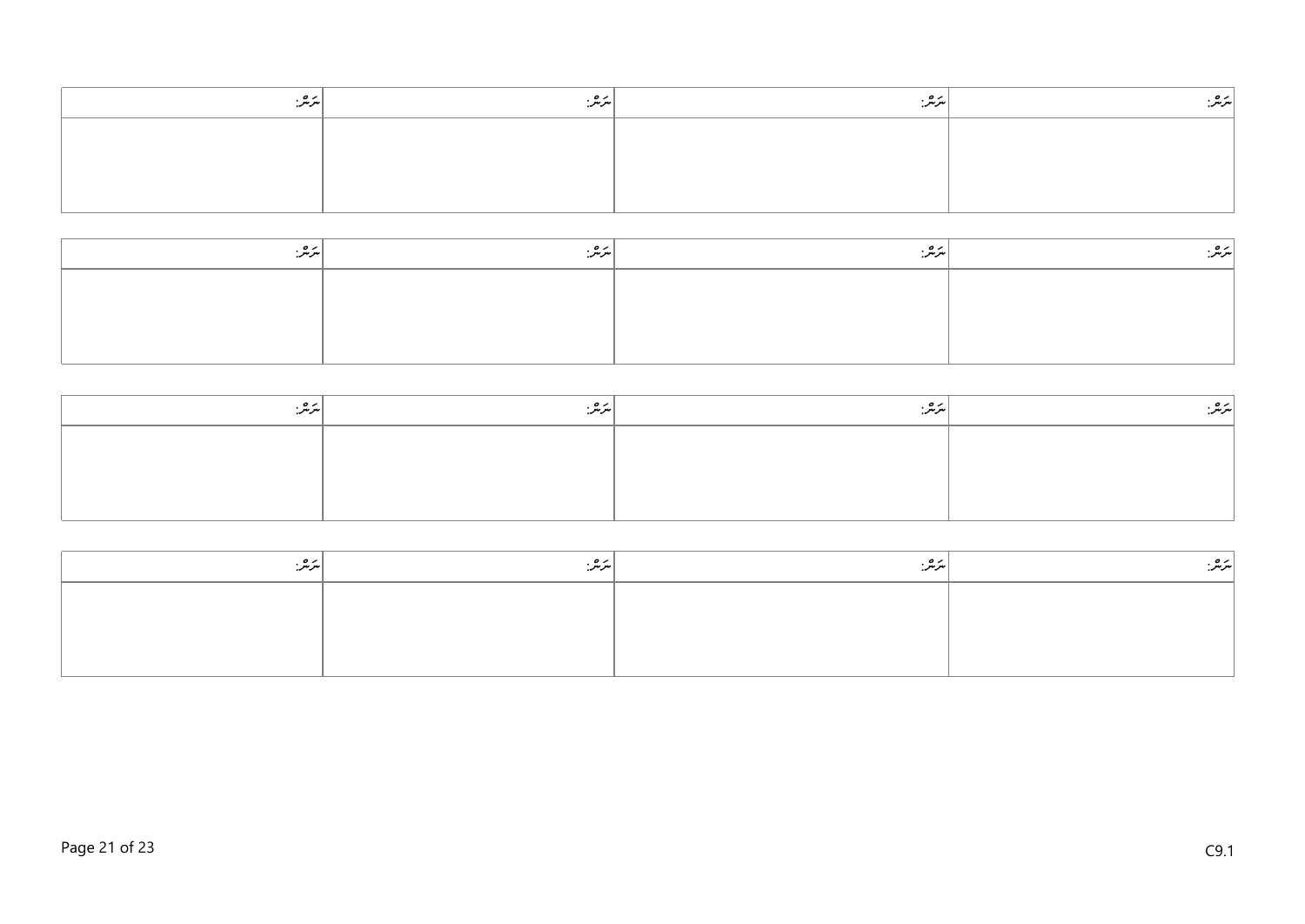| ير هو . | $\overline{\phantom{a}}$ | يرمر | اير هنه. |
|---------|--------------------------|------|----------|
|         |                          |      |          |
|         |                          |      |          |
|         |                          |      |          |

| ىر تىر: | $\circ$ $\sim$<br>" سرسر . | يترمير | o . |
|---------|----------------------------|--------|-----|
|         |                            |        |     |
|         |                            |        |     |
|         |                            |        |     |

| انترنثر: | ر ه |  |
|----------|-----|--|
|          |     |  |
|          |     |  |
|          |     |  |

|  | . ه |
|--|-----|
|  |     |
|  |     |
|  |     |